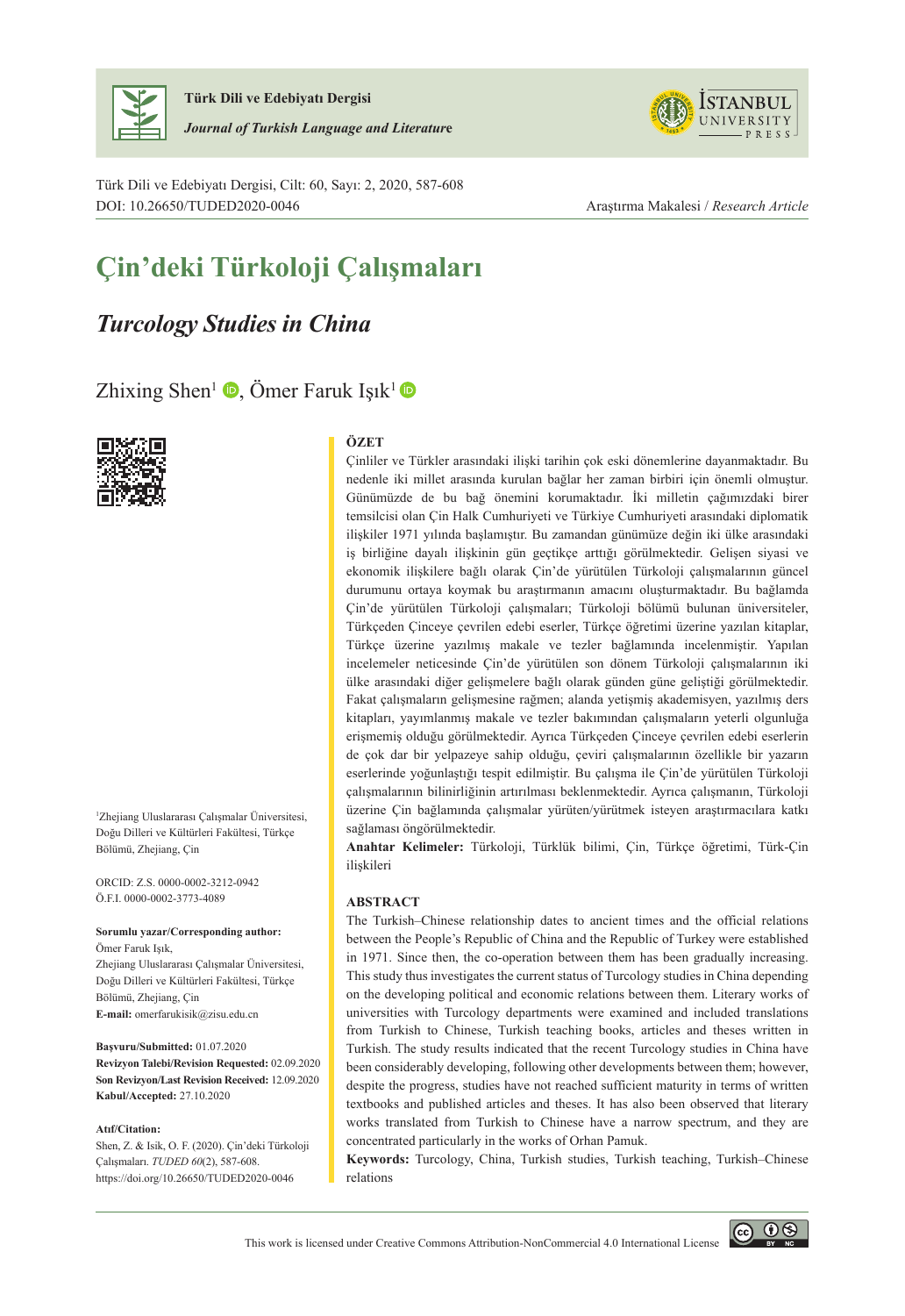### **EXTENDED ABSTRACT**

The state of Turcology studies in China has been an unexplored topic at present. Turcology is defined as a branch of science that investigates Turkish history, literature, language, folklore, and scientific research (TDK, 2005). In this study, the recent Turcology studies in China were examined by compiling and analyzing literary works of universities with Turcology departments such as translations from Turkish to Chinese, Turkish teaching books, articles and theses written in Turkish.

Turcology studies in China were first established in 1985 when a Turkish department was opened at Beijing International Studies University; in the past 35 years, the number of Turcology departments in China has reached 12. Notably, the opening of new departments has been occurring in parallel with the developments in diplomatic and economic relations between them. The examination of Turcology departments according to yearly intervals revealed that only one department existed in 1985–2000, two in 2000–2010, and 12 in 2010–2019. The recent opening of many Turcology departments demonstrated an interest in the Turkish language and culture in China, but it also showed that most departments have not reached an academic maturity. The establishment of business associations of Turcology sections in China with relevant institutions in Turkey would contribute to the maturation, as academic scholars and students would strengthen the bond with Turkey.

The Turcology departments in Chinese universities require trained academic staff. Currently, only one university professor and three associate professors exist at two universities. In all, 33 of the 37 academic staff across China work as lecturers or assistants. The academic aspects of the departments will be strengthened by encouraging the assistants and faculty members in the departments to pursue academic studies. The implementation of academic personnel exchange programs with universities and institutions in Turkey can also contribute to this field.

Since 1985, more than 316 students have graduated from the departments of Turcology, and 255 students are actively continuing their studies. In the coming years, a significant increase in the number of students studying in the departments of Turcology and graduating from these departments will occur. Projects for these departments can be implemented by the relevant ministries and universities in Turkey to disseminate knowledge about Turkey and contribute to Turcology.

Since 1971, only 25 Turkish works have been translated into Chinese, and 13 of these works belong to Orhan Pamuk. This aspect indicates that Turkey's written resources have not been recognized or received attention in China. Supporting translation and promoting studies of Turkish literature by Turkey will contribute to the development of cultural relations between the two countries.

Another indicator of the academic deficiency in the departments of Turcology is that Turkish teaching resources used in the departments of Turcology are not sufficient, and a lack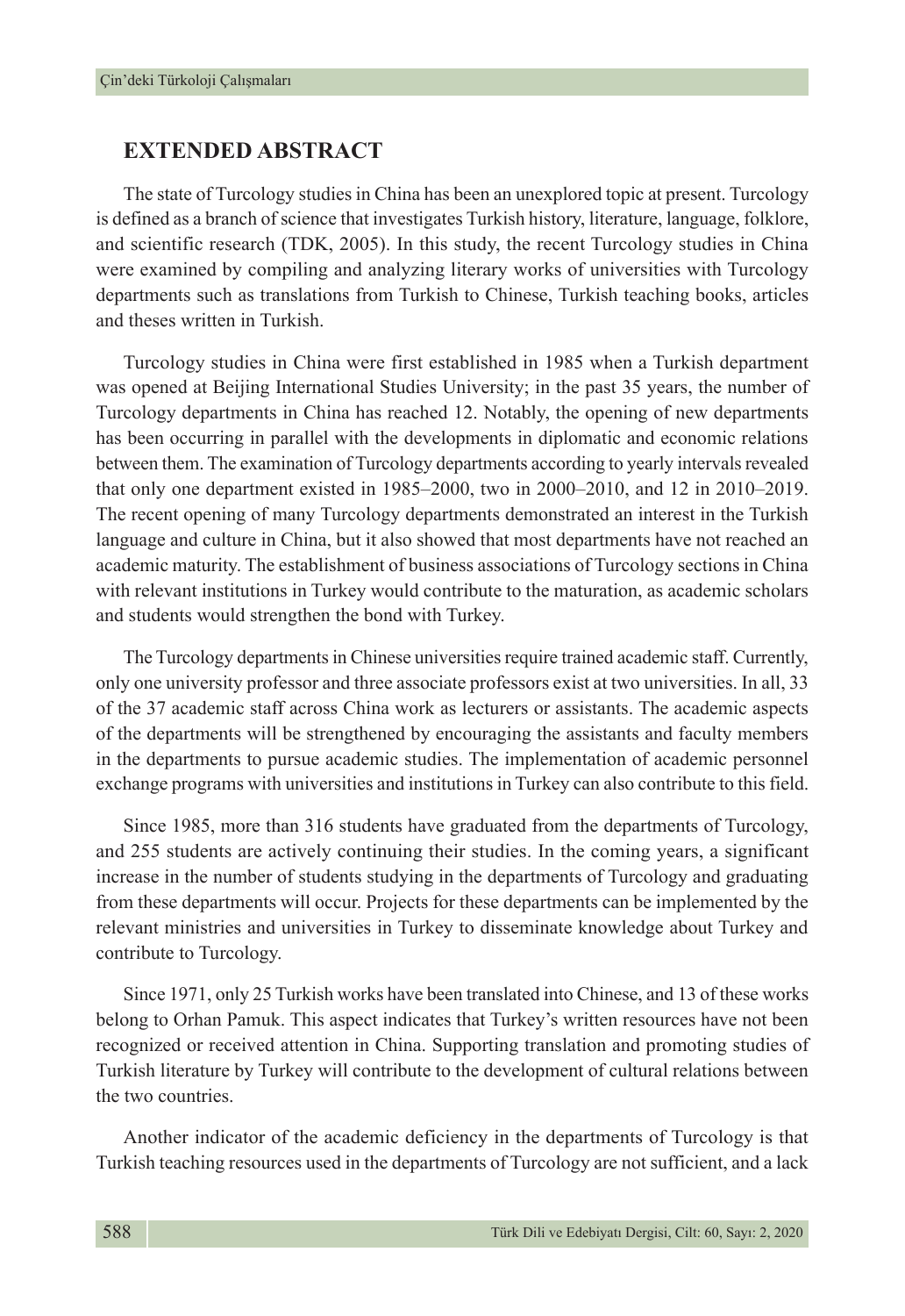of resources in some skill areas is also observed. Moreover, Turkish history, literature, culture, art, community life, and Ottoman Turkish resources written in Chinese are also lacking; the Turcology department students would benefit significantly from such resources. Although resources are prepared by the efforts of experts in this field, the resource shortage can be promptly resolved with the support provided by the relevant institutions and universities from Turkey in line with the needs to be determined.

One of the academic indicators is undoubtedly the number of masters and doctoral thesis. The number of articles written in Turkish in China since 1971 is 48. The subject-wise distribution of the articles written is not found. Furthermore, a number of masters and doctoral theses are at a low level compared to the number of departments.

Turkey is developing rapidly, and the relationship between China is progressing based on the recent past. The rapid development of the relations has enabled some figures to increase rapidly in terms of quantity, but qualitative developments have not followed digital changes. Therefore, co-operation between Turkey and universities in China and the development of relations between academics will contribute to the qualitative improvement needed in this area. Likewise, the support and qualitative contributions to the Turcology studies in China with the projects to be implemented by the relevant Turkish government institutions, such as Yunus Emre Institute, Presidency of Turks Abroad and Relative Communities, Turkish Cooperation and Coordination Agency, will significantly improve the field. Moreover, the support of Turcology in China by Turkey would indirectly contribute to its "One Belt One Road" project.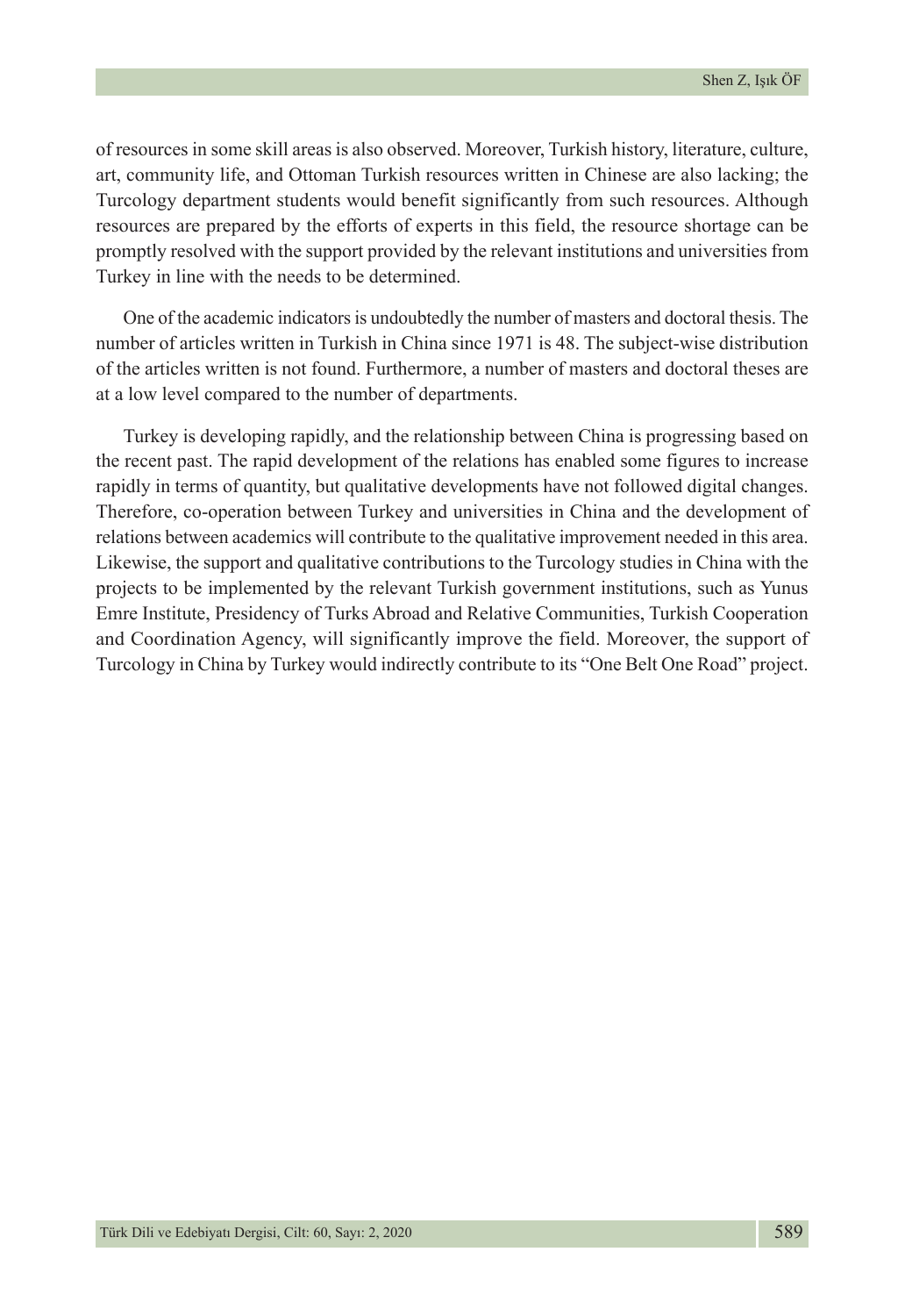# **GİRİŞ**

Kadim iki komşu olan Türkler ve Çinliler tarih boyunca ilişki içerisinde olmuşlardır. Bu ilişki kimi zaman ticarete, kimi zaman savaşa-barışa, kimi zaman da akrabalığa dayanmıştır. İki millet arasında tarihin derinliklerinde yaşanan ilişkiler günümüzde özellikle yazılı kaynaklar aracılığıyla net bir şekilde görülebilmektedir. Yıllıklar ve devlet adamlarının biyografisi niteliğindeki Çin kaynakları Türk tarihi ile ilgili bilgi veren ilk kaynaklardandır. Örneğin, Çin kaynaklarında Türk isminin ilk kez kullanıldığı kaynak 542 tarihine dayanmaktadır. Zhou Hanedanlığı dönemine ait bu kaynakta o yıllarda Türklerle olan ilişkiden bahsedilmiştir (Linghu, 2011). Bu bilgiden hareketle iki millet arasındaki ilişkilerin en az 1478 yıl öncesine dayandığını söylemek mümkündür. Aynı şekilde Muharrem Ergin de yaklaşık 1300 yıl önce yazılan Orhun Abidelerinde, Çin ilişkilerine önemli bir yer ayrıldığı hatta Kül Tigin ve Bilge Kağan kitabelerinin batı cephelerinin Çince yazıldığını belirtmektedir. Ayrıca Kül Tigin abidesinin ve türbesinin yapımında Türk ve Çinli sanatkârlar birlikte çalışmıştır (Ergin, 2011). İnan (2017) ve Buran (2019) ise Çinlilerin Türklerin adet ve ananelerini, dini telakkilerini daha milattan önceki devirlerde öğrendiklerini, Türklerin yaşam tarzlarıyla ilgili eski Çin kaynaklarında birçok bilgi bulunduğunu belirtmektedirler. Tarihin derinliklerine dayanan ilişkilerin bir yansımasını da dil bilimi çalışmalarında görmek mümkündür. İnayet (2006) yaptığı bir çalışmasında Türkçenin Çinceye doğrudan veya dolaylı olarak 348 kelime verdiğini belirtmektedir. Yine Karaağaç (2015) tarafından yapılan bir çalışmada da Türkçeden Çinceye verilen 218 kelime olduğu görülmektedir. İki milletin de tarihi kaynaklarında bir diğerini önemli bir şekilde konu edinmesi ve dil anlamındaki etkileşim Türkler ve Çinliler arasındaki ilişkinin önemine işaret etmektedir.

İlk ilişkilerin üzerinden geçen zamanla birlikte özellikle Türk milletinin yaşadığı coğrafya genişlediğinden dolayı kimi Türk devletleri ile Çin arasında komşuluk kalmamıştır fakat bu durum ilişkilerin bitmesi anlamına da gelmemiştir. Özellikle tarihi ticaret yolları Çin ve Türk devletleri arasında sürekli köprü vazifesi görmüştür. 20.yy'a gelindiğinde iki milletin bünyesinden Türkiye Cumhuriyeti ve Çin Halk Cumhuriyeti gibi iki önemli devlet meydana gelmiştir. Kökleri çok eski tarihlere dayanan bu iki devletin günümüzdeki ilişkisi, geçmişte olduğundan daha uzak ve önemsiz değildir. Kuruluşlarından bu yana ilişkilerinin incelenmesi ve mevcut durumun ortaya konulması gelecekteki ilişkilerin iki ülkenin menfaatine uygun olarak inşa edilmesi bakımından önem teşkil etmektedir.

Türkiye Cumhuriyeti Dışişleri Bakanlığının açık kaynaklarından hareketle iki ülke arasındaki ilişki özetlenecek olursa, Türkiye ile Çin Halk Cumhuriyeti arasındaki diplomatik ilişkilerin 1971 yılında başladığı görülmektedir. Her iki ülkenin de ekonomik ve siyasi olarak dışa açılımlarının hızlandığı 1980'li yıllarda iki ülke arasındaki iş birliklerinin önceki döneme göre arttığı görülmüştür. 2010 yılında iki ülke arasındaki ilişkiler "stratejik iş birliği" düzeyine yükseltilmiştir. 2000'li yıllarda ilk kez 1 milyar doları bulan ticaret hacmi 2019 yılında 21 milyar dolara ulaşmıştır. Çin, Türkiye'nin en büyük 3. ticaret ortağı konumundadır. Yine son 10 yıllık dönemde cumhurbaşkanı, başbakan ve hükümetler arası ziyaretlerin ve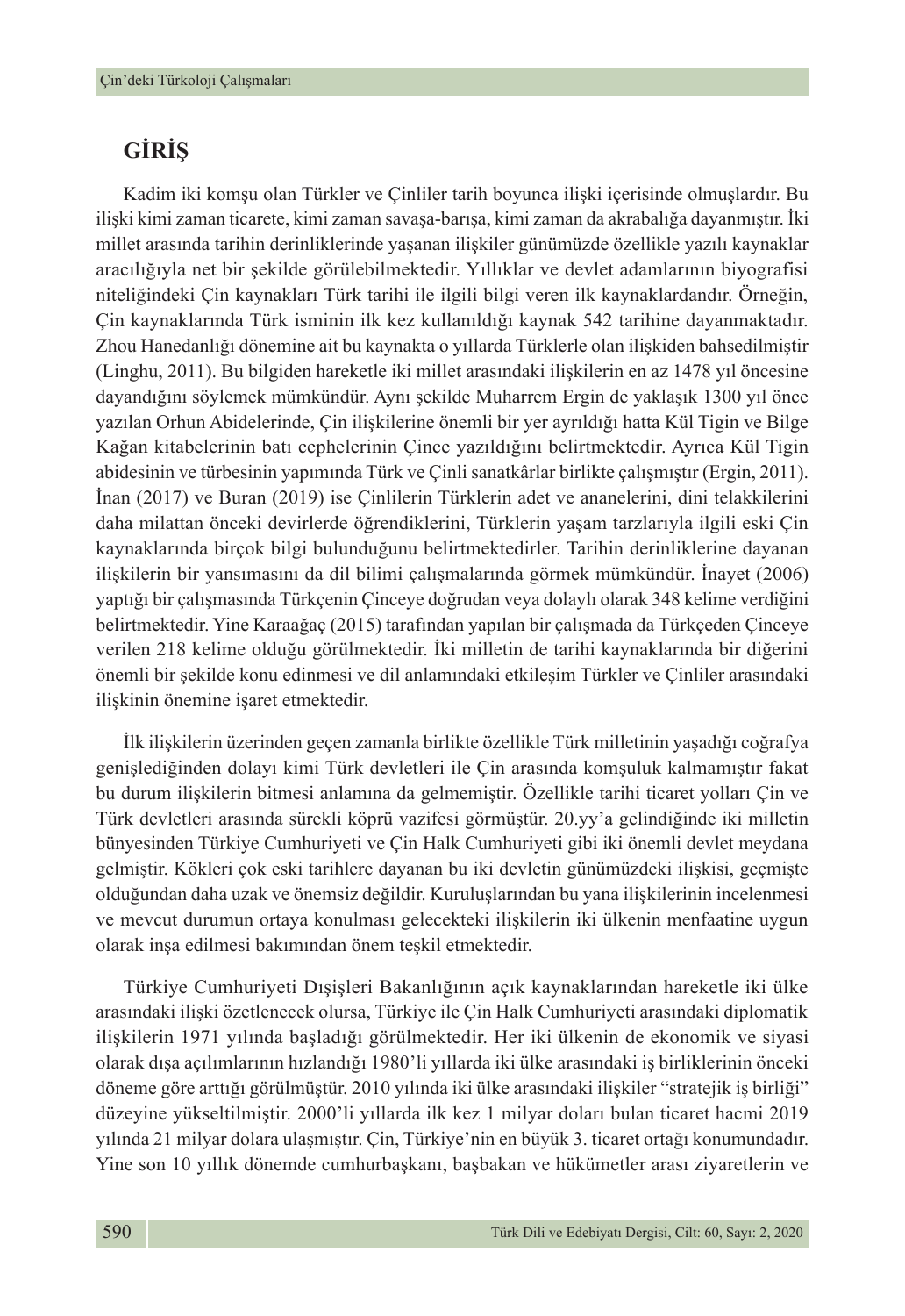ikili anlaşmaların önceki dönemlere göre yoğunlaştığı görülmektedir. Bu yoğunluğa turizm açısından bakılacak olunursa Türkiye'deki Çinli turist hareketliliğinin 2002 yılında başladığı görülmektedir. 2018 yılının "Çin'de Türkiye Turizm Yılı" ilan edilmesiyle bir önceki yıla göre turist sayısı da %60 oranında artarak 390.000 rakamına ulaşmıştır. 2019 yılında ise bu sayı 427.000 olmuştur (Türkiye Cumhuriyeti Dışişleri Bakanlığı, 2020). Gelecek yıllarda Çin'den Türkiye'ye gelen turist sayısının daha da artacağı ön görülmektedir (BİK, 2019; Duran, 2019). Yaşanan tüm siyasi ve ekonomik gelişmeler iki ülkenin birbiri için öneminin giderek arttığını göstermektedir.

 İki ülke arasındaki eğitim alanındaki etkileşimler incelendiğinde yine diplomatik ve ekonomik ilişkilerin etkisi görülecektir. Türkiye Cumhuriyetinin ilk Şanghay Konsolosu olan, 36 yıldır kesintisiz olarak Çin'de yaşayan ve Çin'de yüksek lisans mezunu ilk Türk öğrencilerden biri olan Noyan RONA'dan edinilen bilgilere göre iki ülke arasındaki öğrenci hareketliliği ilk kez 1980'li yıllarda gerçekleşmiştir. İki ülke arasında imzalanan kültürel değişim anlaşmasında lisans eğitimini tamamlamış 5'er öğrenciye her yıl karşılıklı olarak yüksek lisans bursu verilmesi kararlaştırılmıştır. Milli Eğitim Bakanlıklarınca seçilip gönderilen öğrencilerin eğitim, konaklama ve burs giderleri eğitim gördükleri ülke tarafından karşılanmış ancak öğrencilerin yol masrafı karşılanan giderlere dâhil edilmemiştir. Bu program kapsamında Türkiye ilk kez 1981 yılında Çin'e bir öğrenci gönderirken Çinli öğrenciler de ilk kez aynı tarihte Türkiye'ye gelmişlerdir. 1990'lı yılların ortasına kadar Türkiye'de bu programdan sadece Sinoloji bölümü öğrencilerinin yararlandığı görülmektedir. 1990'lı yılların ortasından sonra diğer bölüm öğrencileri de programa kabul edilmiştir. Ancak RONA'ya göre öğrencilerin yol masraflarının karşılanmaması, uzaklık ve burs tutarının yetersiz kalması gibi sebeplerden ötürü burs programı Türk öğrenciler arasında pek ilgi görmemiştir.

Çin tarafından gelen öğrencilerin durumuna bakıldığında 1985 yılından önce Çin'deki üniversitelerde müstakil bir Türkoloji bölümü bulunmadığından dolayı Türkiye'ye gönderilen öğrenciler genellikle Çin'de uluslararası ilişkiler bölümünü bitiren öğrenciler olmuştur. Kültürel değişim programının dışında ilk kez 1985 yılında bütün masrafların Çin hükümeti tarafından karşılanmasıyla, 10 Çinli öğrenci lisans eğitimi almaları amacıyla Türkiye'ye gönderilmiştir. Ankara Üniversitesinde eğitim gören bu öğrencilerin 7'si Türk Dili ve Edebiyatı bölümünde 1'i Tarih bölümünde 1'i ise İletişim bölümünde olmak üzere toplam 9 öğrenci lisans eğitimlerini Türkiye'de tamamlamıştır. Öğrencilerin 1'i lisans eğitimine başlamadan Türkçe öğrendiği ilk ay ülkesine dönüş yapmıştır.

Günümüzde hem Türkiye hem de Çin'de yükseköğretim kademesinde uluslararası öğrenci olarak eğitim almak diplomatik ilişkilerin ilk başladığı yıllara nazaran oldukça kolaydır. Öğrenciler kendi imkânları ile öğrenim görebilecekleri gibi başvurabilecekleri hükümet ya da üniversite burs programlarına da erişme fırsatı yakalamaktadır. Bununla birlikte üniversiteler arası iş birliği anlaşmaları ile ilgili bölümler arasında öğrenci değişim programları da bir diğer seçenek olarak ortaya çıkmaktadır. Fakat eskiye nazaran şartların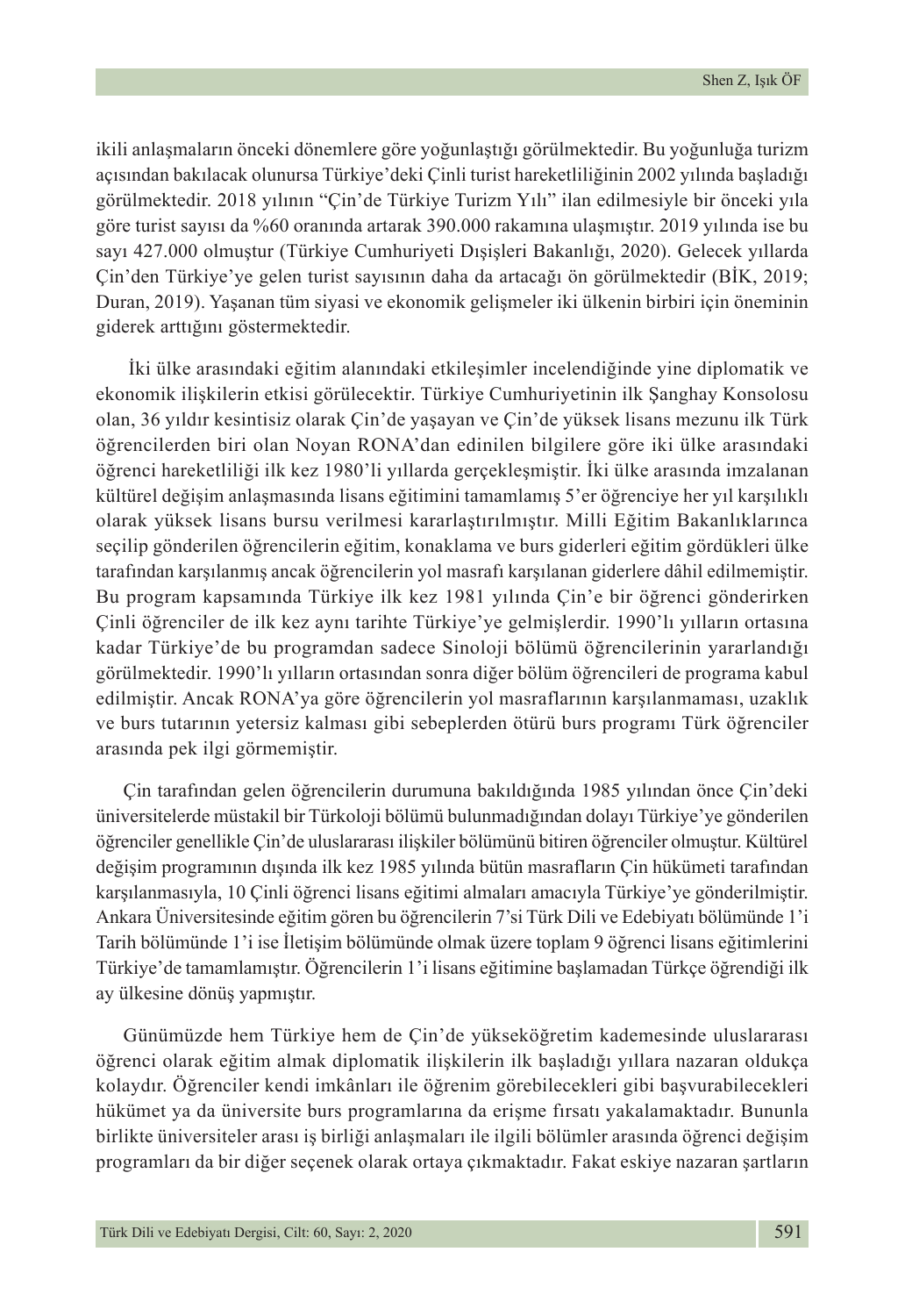çok daha müsait olmasına rağmen günümüzde halen Türk öğrencilerin Çin'de, Çinli öğrencilerin de Türkiye'de eğitimi öncelikli olarak tercih etmediği öğrenci hareketliliğine dair istatistiklerde görülmektedir (YÖK, 2020 ve Ministry of Education The People's Republic of China, 2020).

İki ülke arasında değinilmesi gereken bir diğer konu da Türkiye'de yürütülen Sinoloji çalışmaları ile Çin'de yürütülen Türkoloji çalışmalarıdır. Türkiye'de ilk Sinoloji bölümü Ankara Üniversitesi Dil Tarih Coğrafya Fakültesi bünyesinde 1935 yılında Atatürk'ün talimatı ile Türk tarihi araştırmalarının derinleştirilmesi amacıyla açılmıştır (Ankara Üniversitesi, 2017). Günümüzde YÖK'e bağlı 6 üniversitede "Sinoloji", "Çin Dili ve Edebiyatı" ve "Çince Mütercim Tercümanlık" bölümlerinden biri bulunmaktadır (YÖK, 2019). Son yıllarda Türkiye ve Çin arasında üniversiteler arası iş birliklerinin arttığı gözlemlenmektedir. Bu bilgilerden hareketle Türkiye'de Sinoloji üzerine ilginin arttığı söylenebilir. Ancak bu noktada eleştirel bakış açıları da mevcuttur. Sarıtaş (2011), Türkiye'de yürütülen Sinoloji çalışmalarının 85 yıl önce başlamış olmasına rağmen yeterli, planlı ve nitelikli olmadığını belirtmektedir. Demircan ve Özdemir (2019) ise Türkiye'de Çin üzerine yapılan akademik çalışmaları inceledikleri araştırmada son yıllarda çalışmaların artmasına rağmen bu çalışmaların yeterli seviyede olmadığı yorumunda bulunmuşlardır.

Türkiye'de yapılan Sinoloji çalışmalarına karşılık Çin'de yürütülen Türkoloji çalışmalarının durumu ise yakın zamanda araştırılmamış bir konu olarak karşımıza çıkmaktadır. Türkoloji, diğer bir değişle Türklük bilimi; Türk dili, tarihi, edebiyatı ve halk bilimi araştırmalarını konu edinen bilim dalı olarak tanımlanmaktadır (TDK, 2005). Bir diğer tanımı ile Türkoloji; Türk kavimlerinin –bütün şümuliyle- dil, tarih, edebiyat, etnografya ve folklorunu tetkik eden bir ilimdir (İnan, 2017). Bu anlamıyla düşünüldüğünde ilk Türkoloji kaynaklarının Çinlilere ait olduğunu söylemek mümkündür. Öyle ki İnan; Çinlilerin Türklerin adet ve ananelerini, dini telakkilerini daha milattan önceki devirlerde öğrendiklerini, Türklerin yaşam tarzlarıyla ilgili eski Çin kaynaklarında birçok bilgi bulunduğunu belirtmektedir (İnan, 2017). Buran da ilk Türkoloji çalışmalarının bir yönüyle Sinoloji çalışmalarının bünyesinde başladığını, 16. yüzyıldaki Sinoloji araştırmaları ile Orta Asya Türklerinin dil ve tarihleriyle ilgili bilgilerin ortaya çıktığını ve bu araştırmaların Türkoloji'nin gelişmesine katkı sağladığını belirtmektedir (Buran, 2019).

Türkoloji'yi çok geniş bir coğrafyada ve tüm Türk dilleriyle birlikte ele almak gerekmektedir. Fakat bu çalışmada yalnızca Türkiye ve Türkiye Türkçesi üzerine yapılan çalışmalar incelenmiştir. Araştırmanın bu şekilde sınırlandırılmasının başlıca sebebi Çin'deki akademik çalışmalarda Türkoloji alanına dâhil edilebilecek ülkelerin ve Türk dillerinin ayrı ayrı ele alınmasından kaynaklanmaktadır. Çalışmanın diğer sınırlılıkları da Türkiye ve Çin Halk Cumhuriyeti arasında diplomatik ilişkilerin başlangıç tarihi olan 1971 yılından günümüze kadarki zaman dilimine ve Çin anakarasındaki çalışmalara odaklanmış olmasıdır.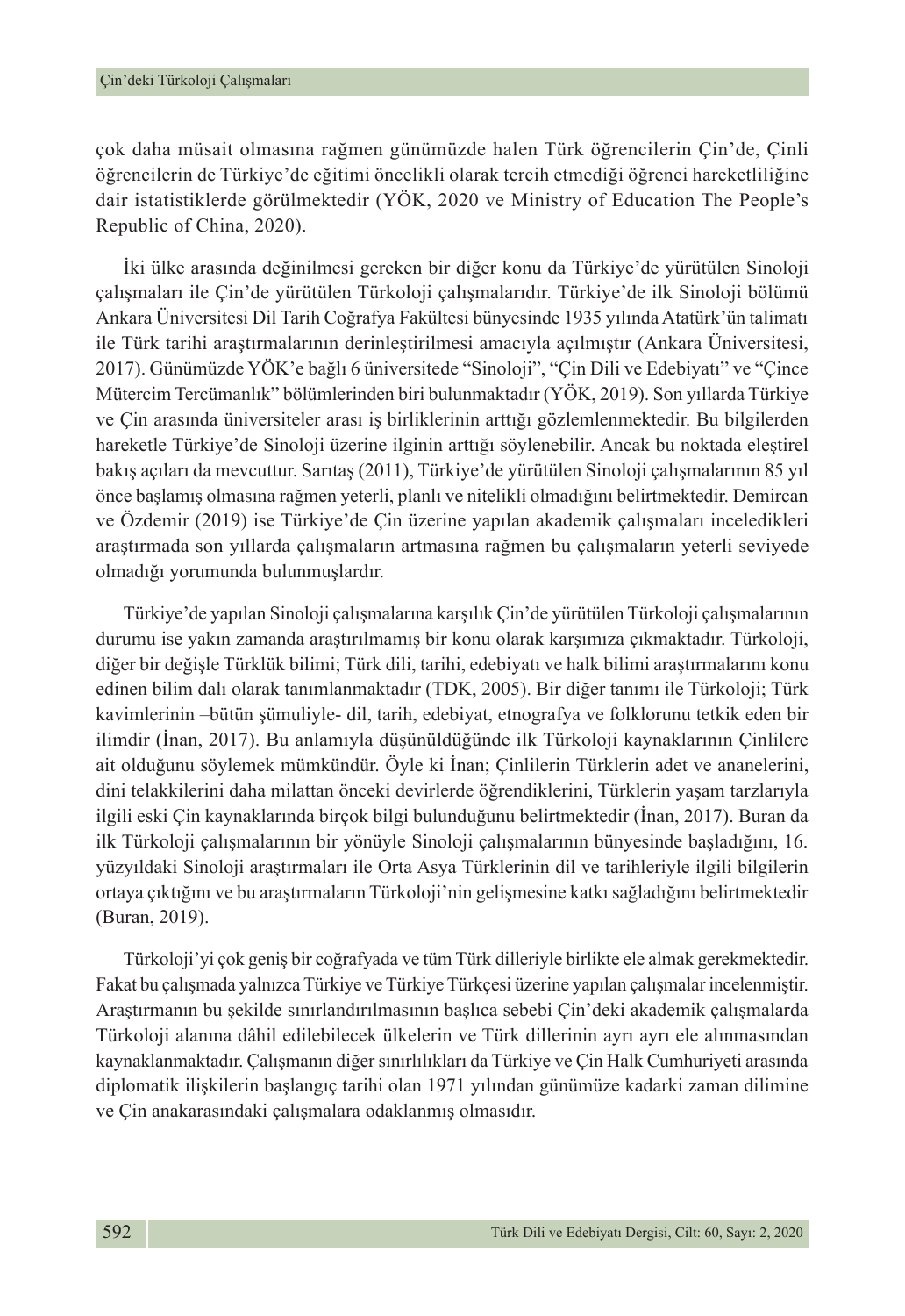#### **Araştırmanın Amacı**

Bu araştırmanın amacı Çin'de Türkoloji faaliyetlerine dair yapılan çalışmaları tespit etmek ve Çin bağlamında Türkoloji üzerine çalışacak akademisyenlere katkıda bulunmaktır. Bu amaçla Çin'deki Türkoloji faaliyetlerinin güncel durumu aşağıdaki başlıklar üzerinden incelenecektir.

- a. Türkoloji bölümü bulunan üniversiteler,
- b. Türkoloji bölümlerinin öğrenci sayısı,
- c. Türkoloji bölümlerinin akademisyen sayısı,
- d. Türkçeden Çinceye çevrilen edebi eserler,
- e. Türkçe öğretimi üzerine yazılan kitaplar,
- f. Türkçe üzerine yazılan lisansüstü tezler,
- g. Türkçe üzerine yazılan makalelerin güncel durumu nedir?

### **YÖNTEM**

### **Araştırmanın Modeli**

Nitel bir çalışma olan araştırmada Çin'deki Türkoloji çalışmalarının tespit ve tasnif edilmesi amacıyla durum tespit çalışması yapılmıştır. Yıldırım ve Şimşek'e (2013) göre nitel durum çalışmalarının en önemli özelliği bir ya da birkaç durumun derinlemesine araştırılması ile bu duruma ilişkin etkenlere etraflı bir şekilde odaklanabilmektir. Bu çalışmada Çin'de akademik anlamda Türkoloji üzerine yapılan çalışmalar tespit edilmek istenmiş, bu bağlamda 7 ayrı başlıkta durum ele alınmıştır.

#### **Verilerin Toplanması**

Üniversitelerde bulunan Türkoloji bölümlerine ilişkin bütün verilere (kuruluş yılı, aktifmezun öğrenci sayısı, akademisyen sayısı, vb.) ilgili bölümlerde görevli akademisyenlerle yapılan görüşmelerin sonucunda ulaşılmıştır. Türkçeden Çinceye çevrilen edebi eserler, Türkçe öğretimi üzerine yazılan kitaplar, Türkçe ile ilgili yüksek lisans ile doktora tezleri ve Türkçe üzerine yazılan makalelere ilişkin veriler ise doküman incelemesi ile tespit edilmiş olup internet ortamında ilgili mecralar taranarak kaynaklara ulaşılmıştır. Ayrıca tarihi süreci daha iyi aydınlatabilmek amacıyla Çin ve Türkiye arasındaki ilişkilerin ilk gelişmeye başladığı süreçte uluslararası öğrenci olarak Çin'de ve Türkiye'de bulunan iki kişinin tecrübelerine yer verilmiştir.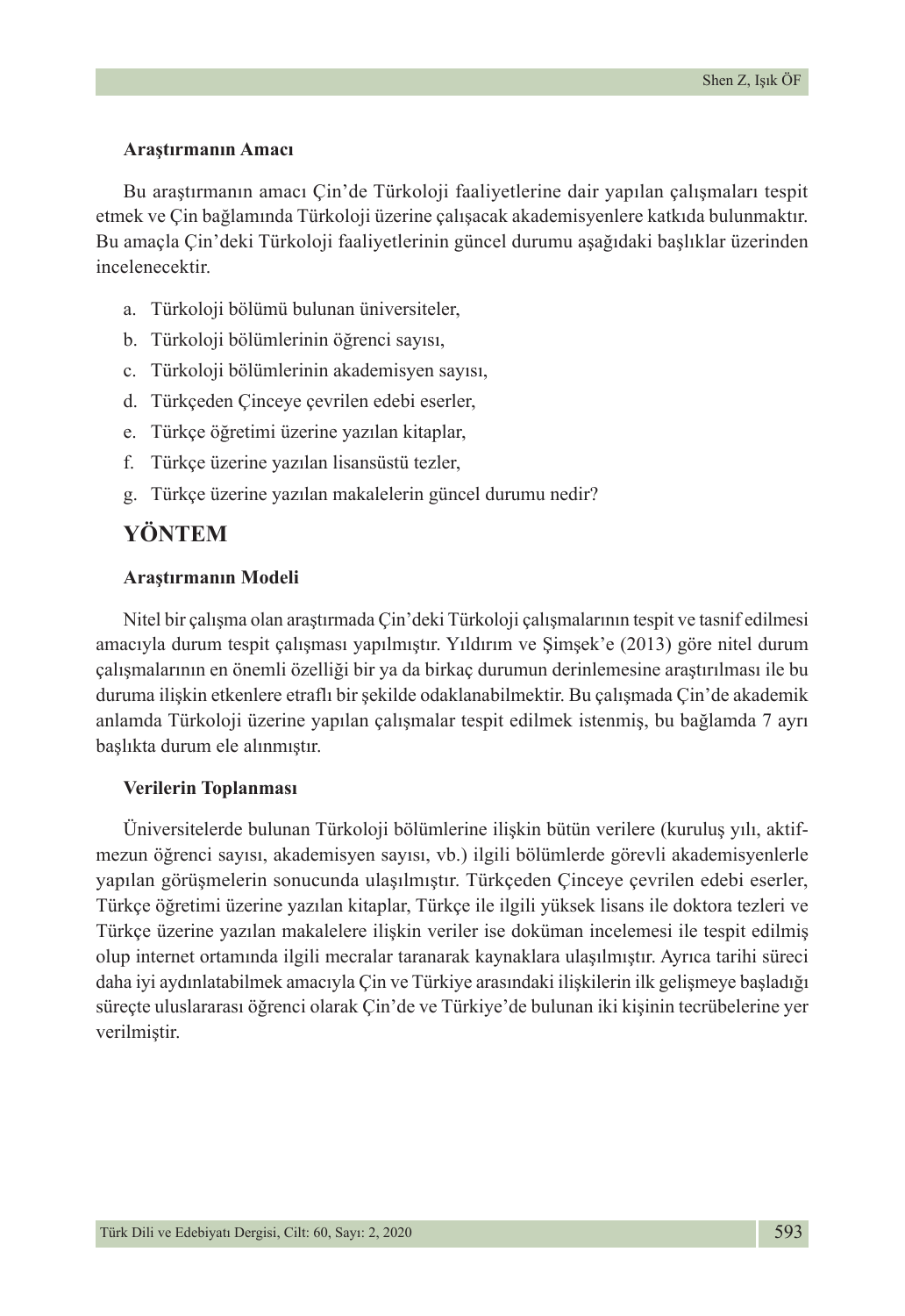# **BULGULAR VE YORUM**

a. Türkoloji bölümü bulunan üniversitelere dair bulgular;

| No           | <b>Üniversite</b>                                       | <b>Fakülte</b>                                    | <b>Bölüm</b>              | Açıldığı<br><b>Tarih</b> |
|--------------|---------------------------------------------------------|---------------------------------------------------|---------------------------|--------------------------|
| $\mathbf{1}$ | Beijing (Pekin) Uluslararası Çalışmalar<br>Üniversitesi | Asya-Afrika Dilleri Fakültesi                     | Türkçe                    | 1985                     |
| $\mathbf{2}$ | Cin İletişim Üniversitesi                               | Yabancı Diller Fakültesi                          | Türkce                    | 2001                     |
| 3            | Şanghay Uluslararası Çalışmalar<br>Üniversitesi         | Doğu Dil ve Kültürleri Fakültesi                  | Türkce                    | 2011                     |
| 4            | Xi'an Uluslararası Çalışmalar Üniversitesi              | Doğu Dil ve Kültürleri Fakültesi                  | Türkce                    | 2012                     |
| 5            | Guangdong Yabancı Diller Üniveristesi                   | Asya ve Afrika Dilleri ve Kültürleri<br>Fakültesi | Türk Dili ve<br>Edebiyatı | 2016                     |
| 6            | Xinjiang Eğitim Enstitüsü*                              | Cift Yabancı Dil Yüksekokulu                      | Türkçe                    | 2016                     |
| 7            | Tianjin Uluslararası Çalışmalar Üniversitesi            | Doğu Dil ve Kültürleri Fakültesi                  | Türkce                    | 2017                     |
| 8            | Pekin İkinci Yabancı Dil Üniversitesi                   | Asya ve Afrika Dilleri ve Kültürleri<br>Fakültesi | Türkce                    | 2017                     |
| 9            | Pekin Dil ve Kültür Üniversitesi                        | Ortadoğu Fakültesi                                | Türkce                    | 2018                     |
| 10           | Zhejiang Uluslararası Çalışmalar<br>Üniversitesi        | Doğu Dil ve Kültürleri Fakültesi                  | Türkçe                    | 2018                     |
| 11           | Zhejiang Yuexiu Yabancı Diller<br>Üniversitesi          | Doğu Dil ve Kültürleri Fakültesi                  | Türkce                    | 2019                     |
| 12           | Sichuan Uluslararası Çalışmalar<br>Üniversitesi         | Evrensel Olmayan Diller Fakültesi                 | Türkce                    | 2019                     |

| Tablo 1: Çin'de bulunan Türkoloji bölümlerine dair temel bilgiler |  |  |
|-------------------------------------------------------------------|--|--|
|-------------------------------------------------------------------|--|--|

Tablo 1 incelendiğinde Çin'de bir üniversite bünyesinde açılan ilk bölümün 1985 yılında Pekin Uluslararası Çalışmalar Üniversitesi, Asya-Afrika Dilleri Fakültesinde açıldığı görülmektedir. Aynı yıl Çin hükümetinin Türkiye'ye eğitim amaçlı gönderdiği öğrenciler ve bölümün açıldığı tarihin öncesinde iki ülke arasında uygulanan kültürel değişim programı düşünüldüğünde 1980'li yıllar itibariyle Çin'in Türkiye ile ilişkilerine katkı sağlayacak somut adımlar attığı söylenebilir. Fakat 1985 yılında açılan ilk bölüm, uzun yıllar boyunca ülkenin Türkoloji üzerine çalışan tek bölümü olmuştur.

2000'li yıllara gelindiğinde iki ülke arasında ticaret hacminin tarihte ilk kez 1 milyar dolar seviyesine ulaştığı (Türkiye Cumhuriyeti Dışişleri Bakanlığı, 2020) ve Türkiye'de Çinli turist hareketliliğinin yine bu yıllarda başladığı görülmektedir. Bu gelişmeler iki ülke arasındaki ilişkilerin geliştiğine işaret etmektedir. Yaşanan sosyal ve ekonomik gelişmelere paralel olarak 16 yıl sonra 2001 yılında Çin İletişim Üniversitesi bünyesinde Türkoloji üzerine çalışacak ikinci bölüm açılmış ve aynı yıl öğrenci alımına başlamıştır.

2010 yılında iki ülke arasındaki ilişkiler "stratejik işbirliği" düzeyine yükseltilmiştir. Diplomatik ilişkilerin başladığı yıl olan 1971'den beri gelişen ilişkiler 2010 yılı ile güçlü bir ivme kazanmıştır. Geçen 9 yıllık süre içerisinde gelişen ekonomik, sosyal ve diplomatik ilişkilerle birlikte Türkoloji çalışmaları da üniversitelerin bünyelerinde ciddi bir gelişim göstermiştir. Çin'de bulunan 13 Türkoloji bölümünden 11'i 2010-2019 yılları arasında açılmıştır.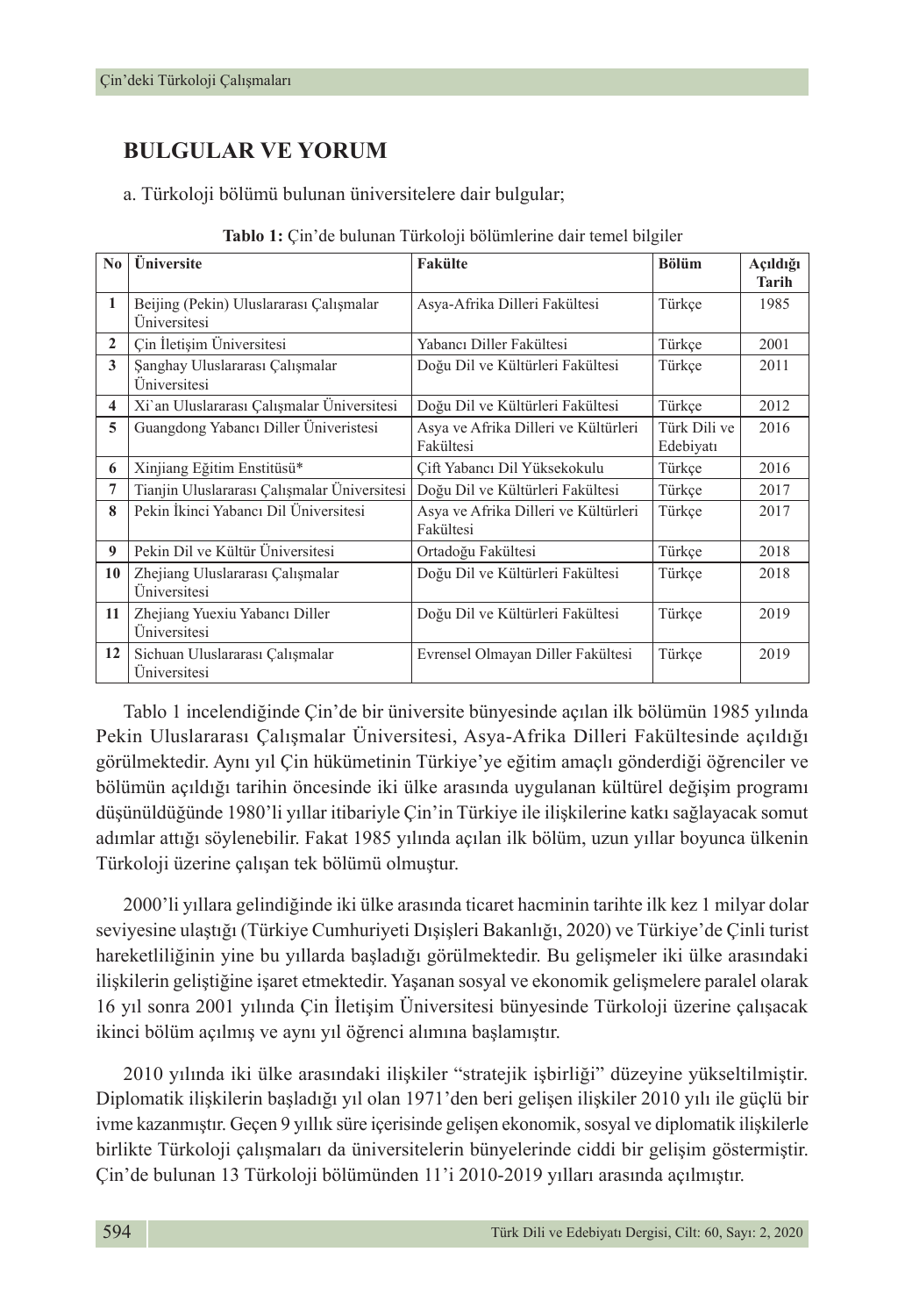Yine Tablo 1'e bakıldığında bölümlerin 3'ünün Asya ve Afrika Dilleri ve Kültürleri Fakültesi bünyesinde; 5'inin Doğu Dil ve Kültürler Fakültesi bünyesinde; 1'inin Yabancı Diller Fakültesi bünyesinde; 1'inin Ortadoğu Fakültesi bünyesinde; 1'inin Evrensel Olmayan Diller Fakültesi bünyesinde; 1'inin ise Çift Yabancı Dil Yüksekokulu bünyesinde bulunduğu görülmektedir. Bölümlerin isimlerinin ise yalnız birinin Türk Dili ve Edebiyatı diğer 11'inin Türkçe bölümü olarak belirtildiği görülmektedir. İlgili bölümlerde Türkçe öğretiminin yanı sıra Türk tarihi, edebiyatı, ekonomisi ve sosyal hayatına yönelik çeşitli dersler verilmekte ayrıca çeviri bilim dersleri de bulunmaktadır. Bölümlerin ortak amacı; Türkçeye, Türk tarihine, edebiyatına, sosyal hayatına ve ekonomik yapısına hâkim Türkiye uzmanları yetiştirmektir.

b. Türkoloji bölümlerinin öğrenci sayısı

| $\bf No$                | Üniversite                                    | <b>Lisans</b><br>Öğrenci Sayısı | <b>Yüksek Lisans</b><br>Öğrenci Sayısı | Öğrenci Kabul<br>Periyodu (Lisans) |
|-------------------------|-----------------------------------------------|---------------------------------|----------------------------------------|------------------------------------|
|                         | Pekin Uluslararası Çalışmalar Üniversitesi    | 16                              | 2                                      | 4 yılda bir                        |
|                         |                                               |                                 |                                        |                                    |
| 2                       | Cin İletişim Üniversitesi                     | 16                              |                                        | 4 yılda bir                        |
| 3                       | Şanghay Uluslararası Çalışmalar Üniversitesi  | 11                              |                                        | 4 yılda bir                        |
| $\overline{\mathbf{4}}$ | Xi'an Uluslararası Çalışmalar Üniversitesi    | 69                              | $\overline{2}$                         | Her yil                            |
| 5                       | Guangdong Yabancı Diller Üniveristesi         | 24                              |                                        | Her yil                            |
| 6                       | Xinjiang Eğitim Enstitüsü                     |                                 |                                        |                                    |
| 7                       | Tianjin Yabancı Diller Üniversitesi           | 11                              |                                        | 4 yılda bir                        |
| 8                       | Pekin İkinci Yabancı Dil Üniversitesi         | 31                              |                                        | 2 yılda bir                        |
| 9                       | Pekin Dil ve Kültür Üniversitesi              | 36                              |                                        | 2 yılda bir                        |
| 10                      | Zhejiang Uluslararası Çalışmalar Üniversitesi | 20                              |                                        | Her yil                            |
| 11                      | Zhejiang Yuexiu Yabancı Diller Üniversitesi   | 17                              |                                        | Her yil                            |
| 12                      | Sichuan Uluslararası Çalışmalar Üniversitesi  |                                 |                                        | İki yılda bir                      |
|                         | <b>TOPLAM</b>                                 | 251                             | 4                                      |                                    |

**Tablo 2:** Türkoloji Bölümlerinin Öğrenci Sayısı ve Öğrenci Alımlarına Dair Veriler

Tablo 2 incelendiğinde Türkoloji bölümlerinde 2020 yılı rakamlarına göre 251 lisans, 4 yüksek lisans olmak üzere toplam 255 öğrenci bulunduğu görülmektedir. Aynı tabloda üniversitelerin öğrenci kabul periyotlarını görmek de mümkündür. Bu verilere göre üniversitelerin 4'ü her yıl; 4'ü 4 yılda bir; 3'ü de 2 yılda bir öğrenci kabul etmektedir. Xinjiang Eğitim Enstitüsü ise şu anda öğrenci kabul etmemektedir. Listede bulunan 12 üniversiteden 7'sinin son 5 yılda açıldığı göz önüne alındığında Türkoloji öğrenci sayısında ciddi bir artış yaşandığı ve yaşanacağı söylenebilir.

| No. | Üniversite                                   | Dönem | Mezun Öğrenci Sayısı |
|-----|----------------------------------------------|-------|----------------------|
|     | Pekin Uluslararası Çalışmalar Üniversitesi   |       | $+100$               |
|     | Çin İletişim Üniversitesi                    |       | $+70$                |
|     | Şanghay Uluslararası Çalışmalar Üniversitesi |       |                      |
|     | Xi'an Uluslararası Çalışmalar Üniversitesi   |       | $+100$               |
|     | Xinjiang Eğitim Enstitüsü                    |       | 25                   |
|     | <b>TOPLAM</b>                                |       | $+316$               |

**Tablo 3:** Mezun Veren Üniversiteler ve Mezun Öğrenci Sayıları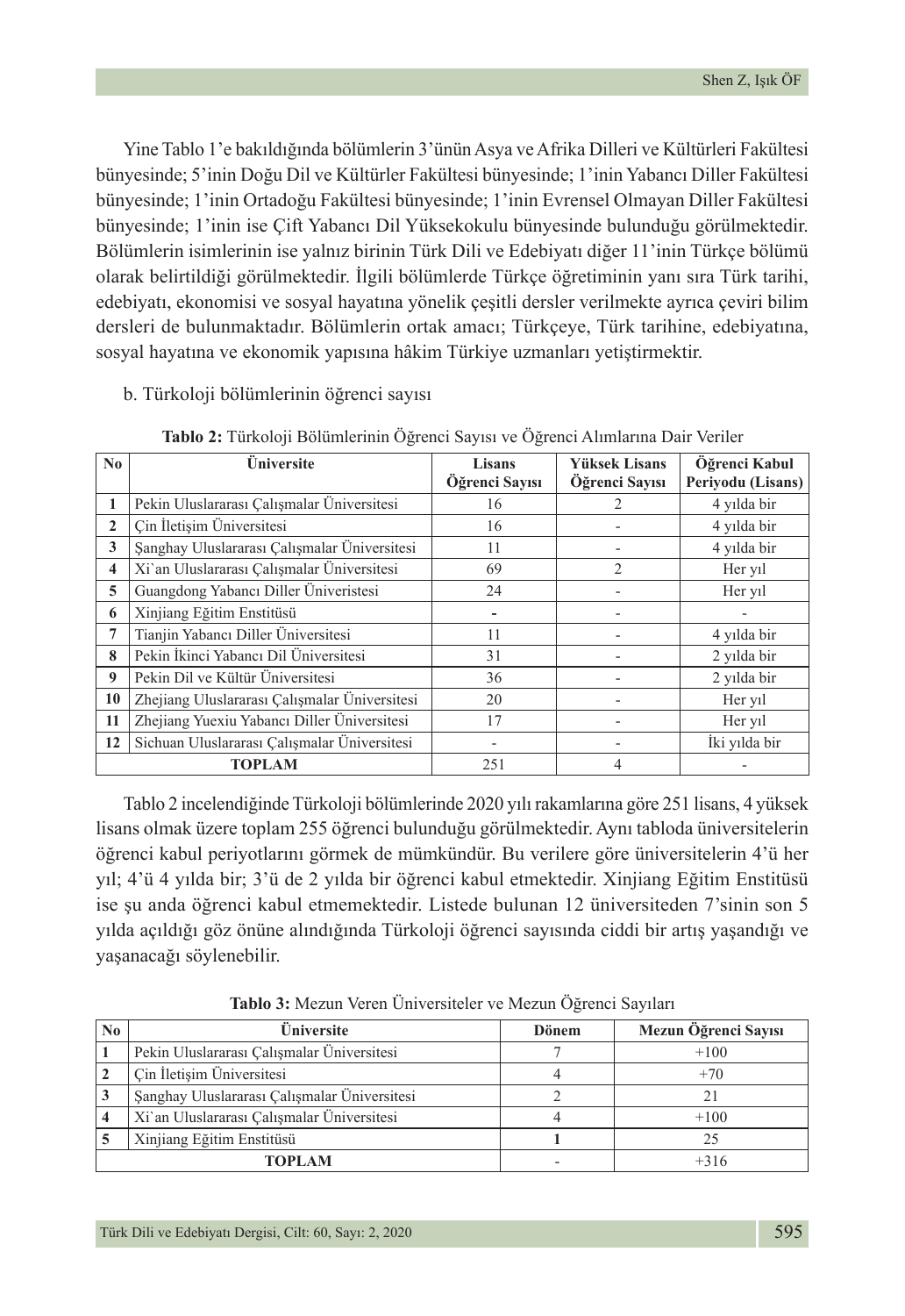Tablo 3'te Türkoloji mezunu veren 5 üniversite görülmektedir. Bu üniversitelerden en fazla mezun veren üniversite 7 dönem ve 100'den fazla öğrenciyle Pekin Uluslararası Çalışmalar Üniversitesi'dir. Bunun ardından 4'er dönem mezun veren üniversiteler Çin İletişim Üniversitesi ve Xi'an Uluslararası Çalışmalar Üniversitesi'dir. 2011 yılında açılan Şanghay Uluslararası Çalışmalar Üniversitesi ise 2 dönemde 21 öğrenci mezun vermiştir. 2012 yılında açılan Xi'an Uluslararası Çalışmalar Üniversitesi'nin kendisinden önce açılan üniversiteler kadar mezun vermesinin sebebi her yıl öğrenci alması olarak gösterilebilir.

c. Türkoloji bölümlerinin akademisyen sayısı

| No.                     | Üniversite                                    | <b>Uyruk</b>     | Asistan        | Öğr.           | Doc.           | Prof. | <b>Toplam</b>  |
|-------------------------|-----------------------------------------------|------------------|----------------|----------------|----------------|-------|----------------|
|                         |                                               |                  |                | Gör.           | Dr.            | Dr.   |                |
| 1                       | Pekin Uluslararası Calısmalar Üniversitesi    | Türk 1 Cinli 3   |                | 2              | $\overline{2}$ |       | 4              |
| 2                       | Cin İletişim Üniversitesi                     | Türk - Cinli 2   |                | $\overline{2}$ |                |       | 2              |
| 3                       | Şanghay Uluslararası Çalışmalar Üniversitesi  | Türk 1 Cinli 3   |                | $\overline{2}$ |                |       | 4              |
| $\overline{\mathbf{4}}$ | Xi'an Uluslararası Çalışmalar Üniversitesi    | Türk 2 Cinli 4   | $\overline{2}$ | 4              |                |       | 6              |
| 5                       | Guangdong Yabancı Diller Üniveristesi         | Türk 1 Cinli 3   | 3              | 1              |                |       | 4              |
| 6                       | Xinjiang Eğitim Enstitüsü                     | Türk - Çinli 2   |                | 1              |                |       | 2              |
| 7                       | Tianjin Yabancı Diller Üniversitesi           | Türk - Çinli 2   |                | $\overline{c}$ |                |       | $\mathfrak{D}$ |
| 8                       | Pekin İkinci Yabancı Dil Üniversitesi         | Türk 1 Cinli 1   |                | $\overline{c}$ |                |       | 2              |
| 9                       | Pekin Dil ve Kültür Üniversitesi              | Türk 1 Cinli 1   |                | 1              |                |       | $\mathfrak{D}$ |
| 10                      | Zhejiang Uluslararası Çalışmalar Üniversitesi | Türk 1 Cinli 3   | $\overline{2}$ |                |                |       | 4              |
| 11                      | Zhejiang Yuexiu Yabancı Diller Üniversitesi   | Türk 1 Cinli 1   | 2              |                |                |       | $\mathfrak{D}$ |
| 12                      | Sichuan Uluslararası Calısmalar Üniversitesi  | Türk 1 Cinli 2   | 2              | 1              |                |       | $\mathcal{E}$  |
|                         | <b>TOPLAM</b>                                 | Türk 10 Cinli 27 | 14             | 19             | 3              |       | 37             |

**Tablo 4:** Türkoloji Bölümlerinin Akademik Personeline İlişkin Veriler

Tablo 4 incelendiğinde Türkoloji üzerine çalışan toplam 37 akademik personelin olduğu görülmektedir. 37 personel uyruklarına göre incelendiğinde dağılımın 10 Türk, 27 Çinli şeklinde olduğu görülmektedir. Akademisyenlerin büyük çoğunluğu doğal olarak Çinlidir. Bunun yanında üniversitelerin 9'unda Türk akademisyen bulunmaktadır. Bölümlerin büyük çoğunluğunda Türk akademisyenin bulunması öğrencilerin ana dili Türkçe olan akademisyenlerden ders alması bakımından önem teşkil etmektedir.

Akademisyenlerin unvanları incelendiğinde bütün bölümler arasında yalnız bir profesör ve 3 doçent unvanına sahip akademisyenin bulunduğu görülmektedir. Diğer akademisyenler çoğunlukla öğretim görevlisi ve asistan unvanlarında görev yapmaktadırlar. Bu veriler ışığında kısa sürede hızlı bir artış gösteren Türkoloji bölümlerinin doçent ve profesör unvanlarında öğretim üyesi ihtiyacının bulunduğu söylenebilir.

### d. Türkçeden Çinceye çevrilen edebi eserler

Türkçe üzerine yapılan çalışmaların bir kolu olan edebi eserlerdeki çeviri çalışmaları iki ülke arasındaki ilişkinin bir göstergesidir. Bu başlık altında diplomatik ilişkilerin başladığı tarih olan 1971'den bu yana Çin'de çevirisi yapılmış edebi eserler incelenmiştir.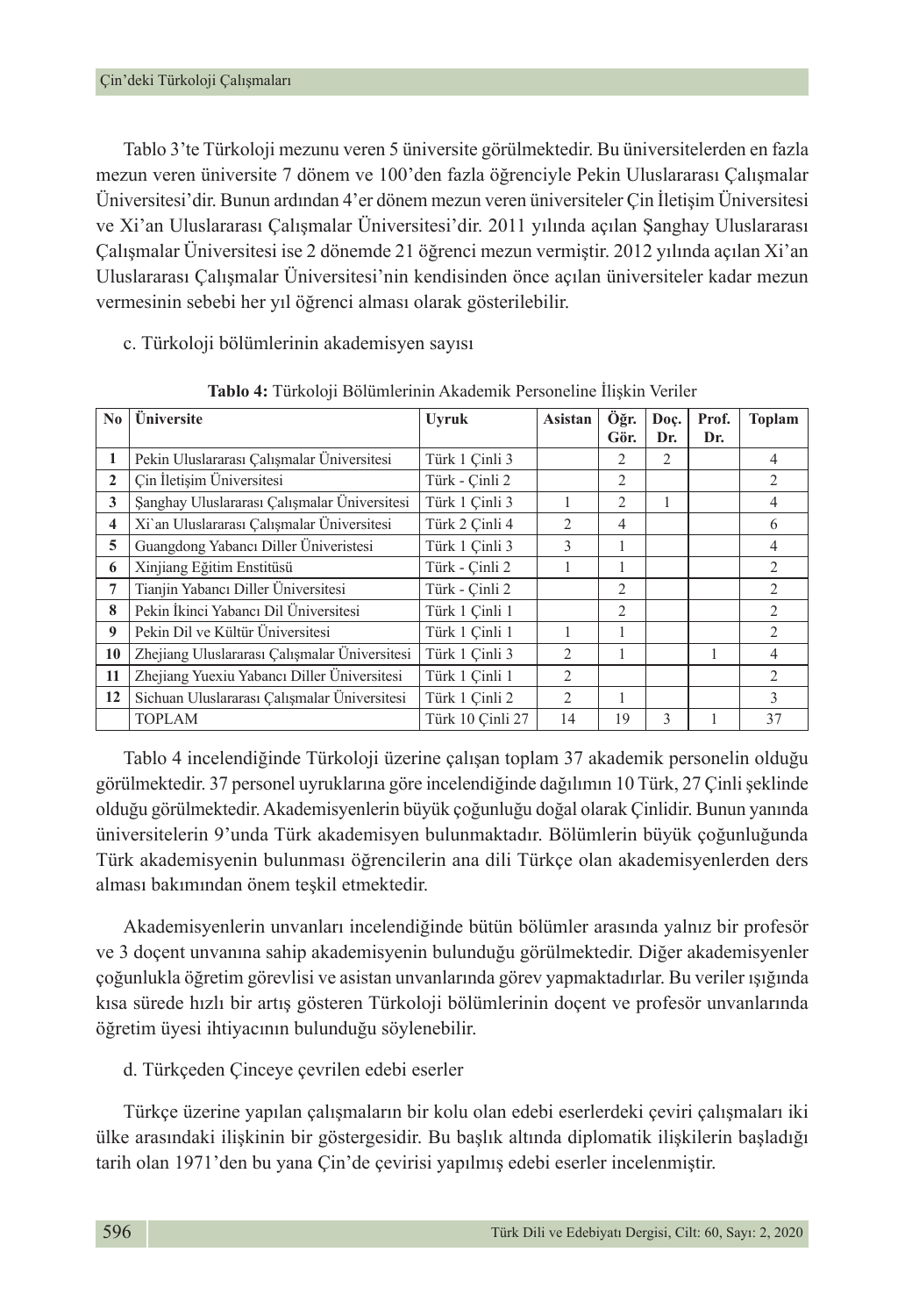| No.                     | <b>Eserin Adı</b>                   | <b>Yazarı</b>        | Cevirmen(ler)                                   | Çevrildiği Yıl |
|-------------------------|-------------------------------------|----------------------|-------------------------------------------------|----------------|
| 1                       | Ince Memed                          | Yaşar Kemal          | Li Xiande                                       | 1981           |
| $\overline{2}$          | Calıkuşu                            | Reşat Nuri Güntekin  | Xu Mei, Li Di                                   | 1985           |
| 3                       | Benim Adım Kırmızı                  | Orhan Pamuk          | Shen Zhixing                                    | 2006           |
| $\overline{\mathbf{4}}$ | Beyaz Kale                          | Orhan Pamuk          | Shen Zhixing                                    | 2006           |
| 5                       | Kar                                 | Orhan Pamuk          | Shen Zhixing, Zhang Lei,                        | 2007           |
|                         |                                     | Orhan Pamuk          | Peng Jun, Ding Huijun<br>He Peihua              | 2007           |
| 6                       | Resimli İstanbul-Hatıralar ve Şehir |                      |                                                 |                |
| 7                       | Kara Kitap                          | Orhan Pamuk          | Li Jiashan                                      | 2007           |
| 8                       | Yeni Hayat                          | Orhan Pamuk          | Cai Juanru                                      | 2007           |
| 9                       | Sessiz Ev                           | Orhan Pamuk          | Shen Zhixing, Peng Jun                          | 2008           |
| 10                      | Cevdet Bey ve Oğulları              | Orhan Pamuk          | Chen Zhubing                                    | 2009           |
| 11                      | Huzur                               | Ahmet Hamdi Tanpınar | Xia Yongmin                                     | 2009           |
| 12                      | Masumiyet Müzesi                    | Orhan Pamuk          | Chen Zhubing                                    | 2010           |
| 13                      | Yaban Bağcı                         | Ayşegül Özer         | Shen Zhixing, Peng Jun                          | 2010           |
| 14                      | İstanbul'da Bir Merhamet Haftası    | Murat Gülsov         | Xia Yongmin                                     | 2010           |
| 15                      | Cemile                              | Orhan Kemal          | Yin Tingting                                    | 2011           |
| 16                      | Baba Evi                            | Orhan Kemal          | Xia Yongmin                                     | 2011           |
| 17                      | Saf ve Düşünceli Romancı            | Orhan Pamuk          | Peng Fasheng                                    | 2012           |
| 18                      | İstanbul Bir Masaldı                | Mario Levi           | Chen Oing                                       | 2014           |
| 19                      | Yeşil Peri Gecesi                   | Ayfer Tunç           | Du Bo, Li Fan                                   | 2014           |
| 20                      | Kafamda Bir Tuhaflık                | Orhan Pamuk          | Chen Zhubing                                    | 2016           |
| 21                      | Karanlık Çökerken Neredeydiniz?     | Mario Levi           | Jiang Shan                                      | 2016           |
| 22                      | Öteki Renkler                       | Orhan Pamuk          | Zong Xiaofei, Lin Bianshui                      | 2018           |
| 23                      | Kırmızı Saçlı Kadın                 | Orhan Pamuk          | Yin Tingting                                    | 2018           |
| 24                      | Mutsuz Kedi Dila                    | Tulin Kozikoğlu      | Zhang Di                                        | 2018           |
| 25                      | Ben, Öteki ve Ötesi                 | İbrahim Kalın        | Xia Yongmin, Tang Jiankun,<br>Fan Xun, Chen Yan | 2018           |

**Tablo 5:** 1971 Sonrasında Türkçeden Çinceye Çevrilen Edebi ve Düşünsel Eserler

İki ülke arasındaki 49 yıllık geçmişte Çin Halk Cumhuriyetinde çevirisi yapılmış yalnız 25 Türkçe eser bulunmaktadır. Bunlar kronolojik olarak incelendiğinde Türkiye ve Çin arasındaki ilişkilere paralel seyrettiği görülmektedir. Çevirisi yapılan ilk kitap kültürel değişim programının başladığı 1981 yılına denk gelmektedir. Bu kitap Yaşar Kemal tarafından kaleme alınan *İnce Memed* isimli eserdir. Bu kitabın akabinde ikinci çeviri 1985 yılında yapılmıştır. 1985 yılından 2006 yılına kadar ise herhangi bir çeviri eser bulunmamaktadır. Türkoloji bölümlerinin son yıllardaki artışı gibi Türkçeden çevirisi yapılan kitap sayısı da 2000'li yıllarda artış göstermektedir. Bu artış gelecekte daha fazla Türkçe eserin Çinceye çevrileceğine işaret etmesi bakımından önemlidir.

Tablo 5'te bulunan veriler incelendiğinde en çok Orhan Pamuk'un eserlerinin çevrildiği görülmektedir. Yazarın Nobel edebiyat ödülünü kazandığı yıl olan 2006 itibari ile yazara ait toplam 13 eser Çinceye çevrilmiştir. 2006-2015 yıları arasında Orhan Pamuk'a ait *Benim Adım Kırmızı* isimli eser Çin'de en fazla satan kitaplar listesinde yer almıştır. Yazar günümüzde Çinli okurlar arasındaki popülerliğini korumaktadır. Orhan Pamuk dışında birden çok eseri çevrilen yazarlar; ikişer eserle Orhan Kemal ve Mario Levi'dir. Bu verilerden hareketle Çin'de Türk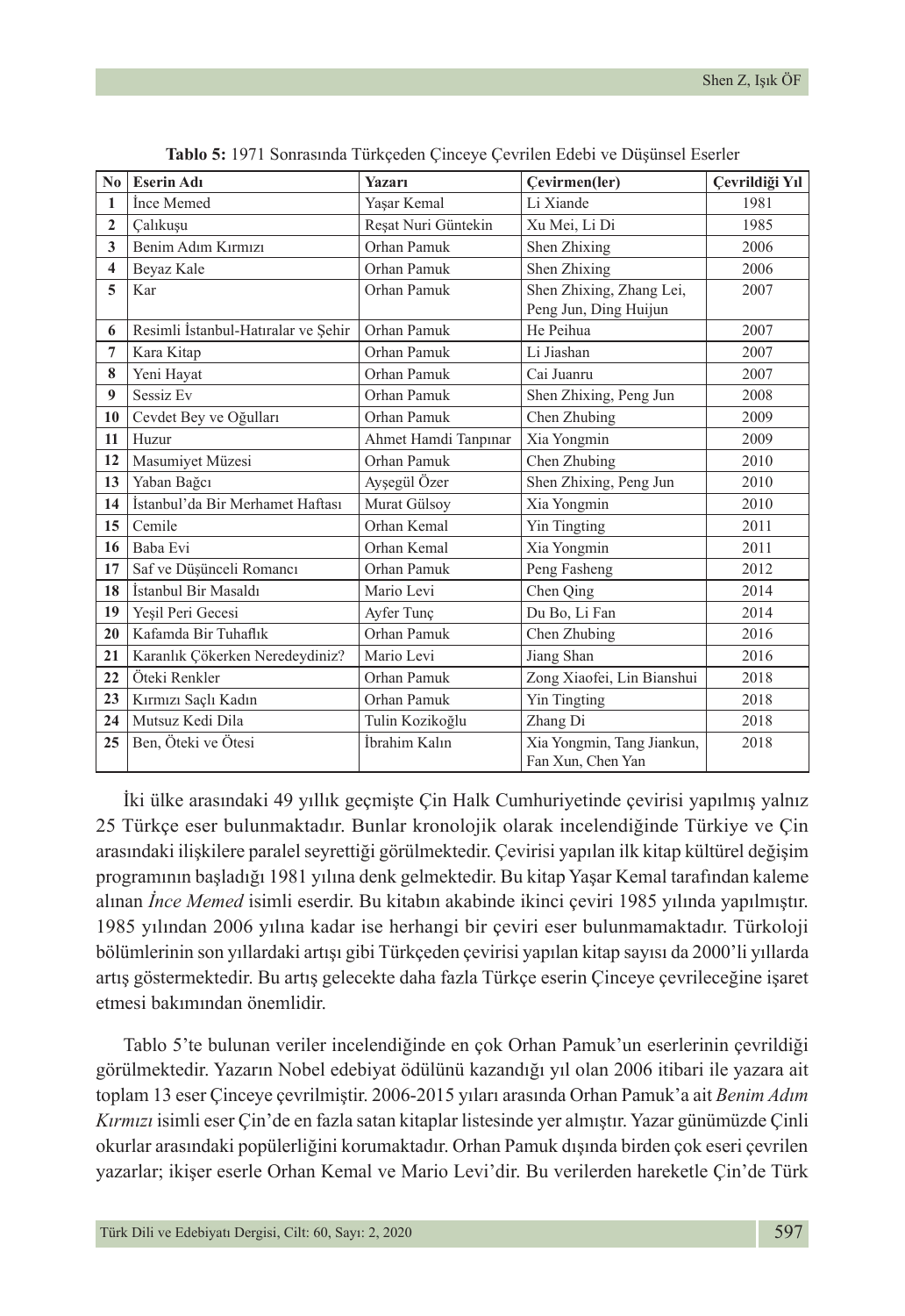edebiyatına yönelik ilginin yalnız yazar temelli olduğu ve herhangi bir Türk edebi akımına karşı ilginin bulunmadığı, Orhan Pamuk dışında birçok eseri Çinceye çevrilmiş Türk yazar olmadığı görülmektedir.

Türkçe eserleri Çinceye çeviren isimler incelendiğinde bir çeşitliliğin olduğu görülmektedir. Çevirisi yapılan 25 eserin çevrilmesinde 24 farklı isim emek vermiştir. Bu rakam Türkçeden Çinceye çeviri üzerine çalışan farklı isimlerin bulunduğunu göstermektedir.

e. Türkçe öğretimi üzerine yazılan kitaplar

| N <sub>0</sub>          | <b>Eserin Adı</b>                                           | Yazar(lar)ı                           | Yılı |
|-------------------------|-------------------------------------------------------------|---------------------------------------|------|
| 1                       | Türkçe 1                                                    | Li Zhiyu, Zhou Zhengqing              | 2004 |
| $\mathbf{2}$            | Türkçe 2                                                    | Li Zhiyu, Zhou Zhengqing              | 2004 |
| 3                       | Güzel Türkçe Konuşalım                                      | Liu Zhao, Li Zhiyu, Cem Aygün         | 2005 |
| $\overline{\mathbf{4}}$ | Türkçe-Çince Sözlük.                                        | Zhou Zhengqing, Zhou Yuntang          | 2008 |
| 5                       | Türkçe Çeviri Pratikleri                                    | Liu Zhao, Li Zhiyu                    | 2008 |
| 6                       | Türkçe Yazı ve Eserlerden Seçmeler                          | Gong Yingyuan                         | 2009 |
| $\overline{7}$          | Pratik Türkçe Konuşma El Kitabı                             | Zuo Yunshan                           | 2011 |
| 8                       | Türkçe Dinleme ve Kelime Bilgisi Eğitimi                    | Dursun Köse                           | 2013 |
| 9                       | Türkçe-Çince Çeviri                                         | Peng Jun, Ding Huijun.                | 2014 |
| 10                      | Çağdaş Uygurca ile Türkçenin Mukayeseli Grameri             | Maitireyimu-Shayiti                   | 2014 |
| 11                      | Pratik Türkçe-Çince El kitabı                               | Li Zhiyu, Liu Zhao, Cem Aygün         | 2015 |
| 12                      | Türkçe Dil Bilgisi                                          | Ding Huijun, Peng Jun                 | 2015 |
| 13                      | Türkçe-Çince Temel Askerlik Terimleri Sözlüğü               | Jun Shi Yi Wen Yayın Evi              | 2015 |
| 14                      | Türkçe-Çince Temel Diplomatik Terimler Sözlüğü              | Jun Shi Yi Wen Yayın Evi              | 2015 |
| 15                      | Türkçe-Çince Sadeleştirilmiş Sözlük                         | Jun Shi Yi Wen Yayın Evi              | 2015 |
| 16                      | Temel Türkçe Dersleri 1                                     | Liu Zhao, Li Zhiyu, Cem Aygün         | 2016 |
| 17                      | Temel Türkçe -İletişimsel bir yaklaşım 1                    | Gong Yingyuan, Cao Yiqun              | 2016 |
| 18                      | Türkçe Sesbilgisi Ders Kitabı                               | Zhang Lei.                            | 2016 |
| 19                      | Türkçe Konuşma Ders Kitabı                                  | Ding Huijun, Peng Jun.                | 2016 |
| 20                      | Türkçe Konuşma El Kitabı                                    | Wei Zongling                          | 2016 |
| 21                      | Temel Türkçe Dersleri 2                                     | Liu Zhao, Li Zhiyu, Cem Aygün         | 2017 |
| 22                      | Eski Türkçe Grameri                                         | Liu Zhao                              | 2017 |
| 23                      | Modern ve Çağdaş Türk Edebiyatı Eserlerinden                | Ding Huijun, Peng Jun                 | 2018 |
|                         | Seçmeler                                                    |                                       |      |
| 24                      | Turistler İçin Konuşma-Sıfırdan Türkçe Konuşma<br>El Kitabı | Larousse Yayınevi                     | 2018 |
| 25                      | Türkçe Dil Bilgisi                                          | Liu Zhao                              | 2019 |
| 26                      | Merhaba Türkçe                                              | Han Zhimin, Chen Qing, Hacer Tokyürek | 2019 |
| 27                      | Türkçe Okuma Kitabı                                         | Han Zhimin, Zhang Chao, Murat Elmalı  | 2020 |

**Tablo 6:** Çin'de Çinlilere Türkçe Öğretimi Üzerine Yazılan Kitaplar

Tablo 6'da Türkçe öğretimi üzerine yazılan ve bir bölümü Türkoloji bölümlerinde kullanılan 27 kitap görülmektedir. Eserler kategorik olarak incelendiğinde eserlerin 10'unun genel Türkçe öğretimi ve dil bilgisi; 6'sının konuşma; 4'ünün sözlük; 2'sinin çeviri; 2'sinin edebiyat, 1'erinin okuma, dinleme ve Eski Türkçe üzerine yayımlanmış eserler olduğu görülmektedir. Eserlerin büyük bir bölümünün Türkoloji öğrencilerinin ihtiyacına yönelik hazırlandığı bilinmektedir.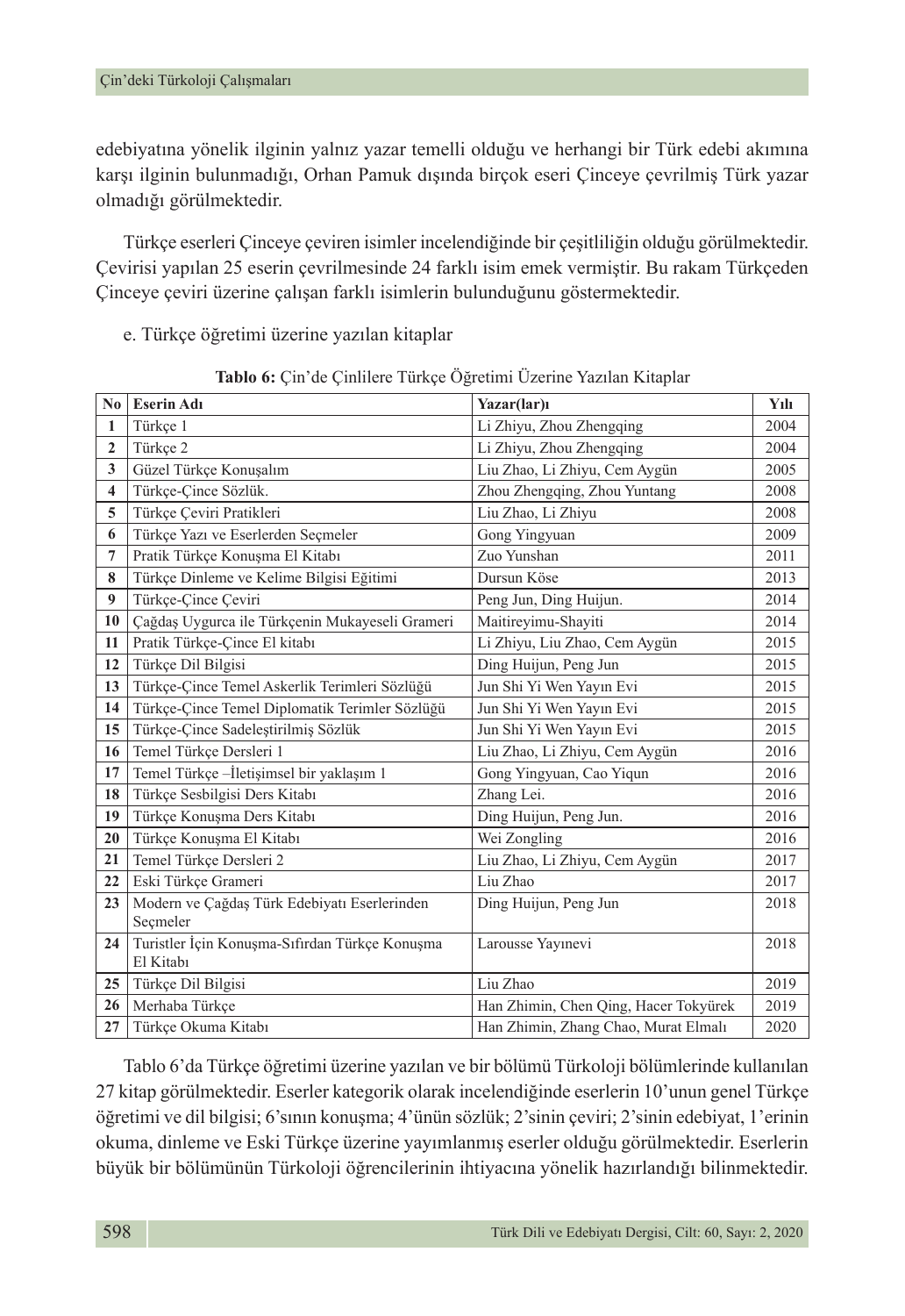Yine de listede "Turistler İçin Konuşma: Sıfırdan Türkçe Konuşma El Kitabı" ve "Pratik Türkçe Konuşma El Kitabı" gibi turizm amaçlı kaynakların olduğu da görülmektedir.

Genel Türkçe ve dil bilgisi öğretimine yönelik bir hayli kitap bulunmasına karşın bu kaynakların dört temel beceri alanını geliştirmek için yeterli olmadığı söylenebilir. Öyle ki genel Türkçe kitapları daha çok dil bilgisi öğretimine yoğunlaşmaktadır. Bu nedenle Türkçe öğretimi alanında eksik kalan beceri alanlarına yönelik her seviyede Çinli öğrencilerin ihtiyaçlarına cevap verecek nitelikte kitaplar bulunmamaktadır. Yine aynı şekilde Türkoloji bölümleri için; Osmanlı Türkçesi, Türk Tarihi, Türk Kültürü, Türk Toplumu, dönemlerine göre Türk Edebiyatı, edebi metin tahlilleri gibi konularda kaynakların bulunmaması da büyük bir eksiklik olarak değerlendirilebilir. Bu eksikliklere yönelik kaynakların oluşturulması Çin özelinde Türkoloji çalışmaları için önemli bir ihtiyaçtır.

f. Türkçe üzerine yazılan lisansüstü tezler

| No.                     | Adı                                                                                                                                                           | <b>Yazarı</b>     | Üniversitesi                                               | <b>Derecesi</b> | Yılı |
|-------------------------|---------------------------------------------------------------------------------------------------------------------------------------------------------------|-------------------|------------------------------------------------------------|-----------------|------|
| $\mathbf{1}$            | Basın Dillerinde Türkçe-Çince Sözcükler<br>ve Sözdizimini Karşılaştırma<br>土耳其语汉语新闻词汇及句式特点对<br>比研究                                                            | Ding Huijun       | Çin Halk Kurtuluş<br>Üniversitesi Yabancı<br>Dil Fakültesi | Y Lisans        | 2006 |
| $\mathbf{2}$            | Türkçe-Çince Gramerleri Karşılaştırma<br>土耳其语汉语语法比较                                                                                                           | Elif Öner         | Huazhong Teknik<br>Üniversitesi                            | Y. Lisans       | 2012 |
| 3                       | Çince ve Türkçe Bağlaçları Karşılaştırma<br>汉土连词对比                                                                                                            | Liu Tianwen       | Huazhong Teknik<br>Üniversitesi                            | Y. Lisans       | 2012 |
| $\overline{\mathbf{4}}$ | Çince Türkçe Fonetik Sistemlerini<br>Karşılaştırma<br>汉土语音系统对比研究                                                                                              | Li Xia            | Huazhong Teknik<br>Üniversitesi                            | Y. Lisans       | 2012 |
| 5                       | Türkçenin Zamansal Sekli ve Zamansal<br>Anlamı: Orhun'dan Eski Türk ve Kazak<br>Yazıtları ile Karşılaştırmalı Bir Çalışma<br>突厥语时态形式与意义: 鄂尔浑古突<br>厥和哈萨克碑铭比较研究 | Cem Aygün         | Cin Minzu<br>Üniversitesi                                  | Y. Lisans       | 2014 |
| 6                       | Türkçe ve Çincedeki "bakmak" Fiillerini<br>Anlam Bakımından Karşılaştırma<br>土汉动词"看"的义项分析及比较                                                                  | Aliye Altınkaya   | Sanhay Jiao Tong<br>Üniversitesi                           | Y. Lisans       | 2015 |
| $\overline{7}$          | Çağdaş Uygurca ve Çağdaş Türkçe<br>Fiillerinin İsimlesmis Sekillerini<br>Karşılaştırma<br>现代维吾尔语与现代土耳其语动词的<br>静词化形式比较研究                                       | Abdulmicet Celili | Cin Minzu<br>Üniversitesi                                  | Y. Lisans       | 2016 |
| 8                       | Çağatay Uygurca ve Çağdaş Türkçe<br>Fonksiyon Kelimelerini Karşılaştırma<br>察合台维吾尔语与现代土耳其语虚词<br>的比较研究                                                         | Zulayeti Dulikun  | Xinjiang Üniversitesi                                      | Y. Lisans       | 2016 |

|  |  |  |  |  | Tablo 7: Çin'de Türkçe Üzerine Yazılmış Lisansüstü Tezler |  |
|--|--|--|--|--|-----------------------------------------------------------|--|
|--|--|--|--|--|-----------------------------------------------------------|--|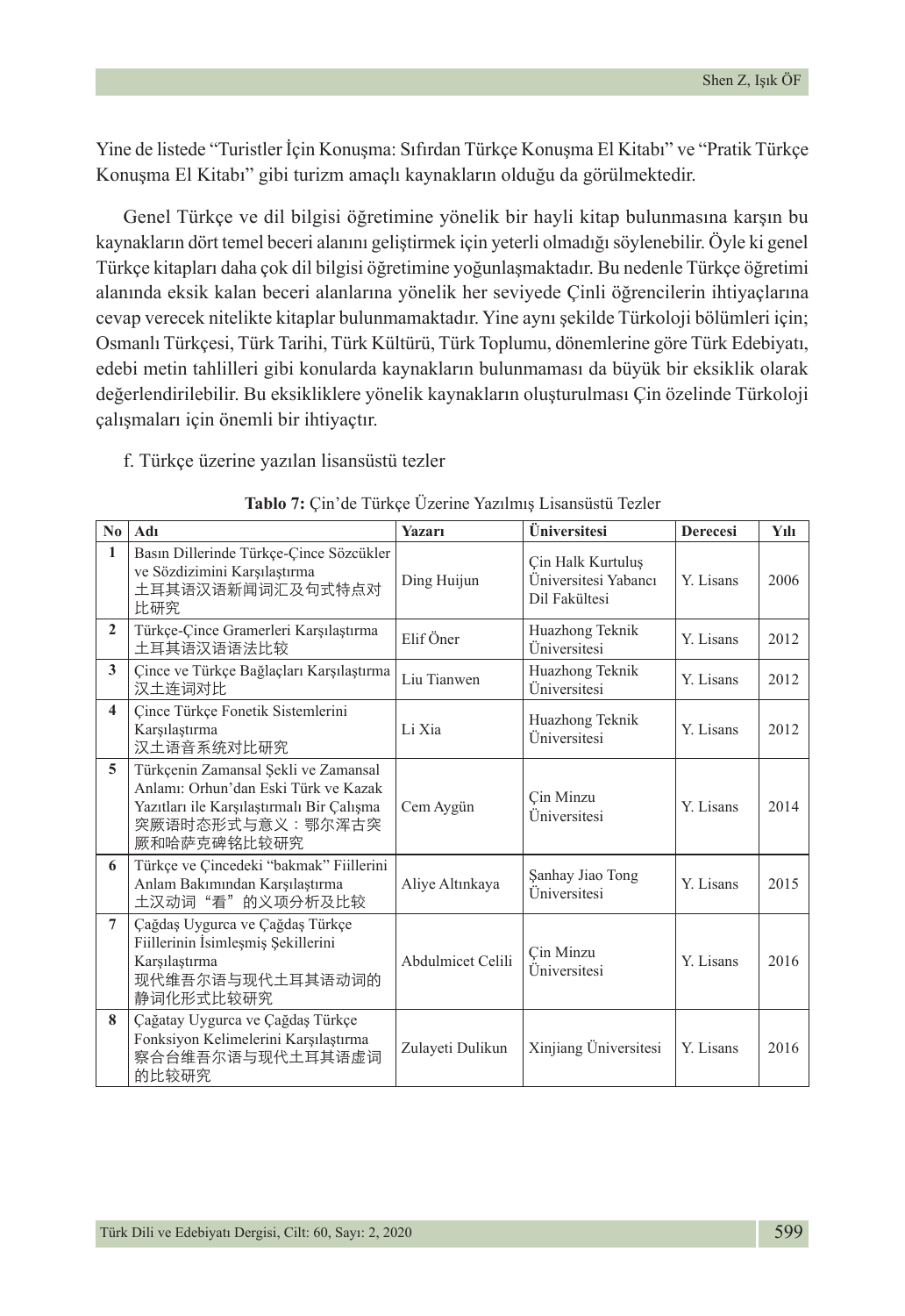|    | Kırgızistan'daki Üniversite Öğrencilerinin<br>Cince ve Türkçe Öğrenimine Karsı<br>Tutumlarının Karşılaştırmalı Analizi:<br>Biskek'teki Üniversite Öğrencilerinin<br>Vaka Calısması<br>对吉尔吉斯斯坦大学生汉语和土耳其<br>语语言态度的对比分析 | Li Yigi          | Xinjiang Normal<br>Üniversitesi | Y. Lisans | 2016 |
|----|----------------------------------------------------------------------------------------------------------------------------------------------------------------------------------------------------------------------|------------------|---------------------------------|-----------|------|
| 10 | Çince ve Türkçe'deki Deyim ve<br>Atasözlerinin Karşılaştırılması<br>汉语与土耳其语中成语和俗语的对<br>比研究                                                                                                                           | Aylin Yılmaz     | Zhejiang Universitesi           | Y. Lisans | 2017 |
| 11 | Hayvan ve Renk İsimleri ile Kurulan<br>Çince-Türkçe Atasözlerini Karşılaştırma<br>汉语和土耳其语动物及颜色类成语对<br>比研究                                                                                                            | Fatma Ceren Atay | Jilin Üniversitesi              | Y. lisans | 2019 |
| 12 | Şekil Bakımından Çince Türkçe<br>Niteleme Sözcüklerini Karşılaştırma ve<br>Bu Sözcüklerin Nasıl Öğrenilebilirliği<br>Hakkında Araştırma<br>汉语与土耳其语定语类型比较与习<br>得研究                                                    | Kübra Demir      | Shanghai Normal<br>Universitesi | Y. lisans | 2019 |

Tablo 7'ye bakıldığında Türkçe üzerine 12 yüksek lisans tezi bulunduğu görülmektedir. Tezlerin tamamı son 14 yıllık sürede yazılmıştır ve hiç doktora tezi bulunmamaktadır. Tezlerden 6'sı Türk yazarlar tarafından yazılırken diğer 6 tez Çinli yazarlar tarafından kaleme alınmıştır. Hâlihazırda 12 üniversitede Türkoloji bölümü bulunduğu dikkate alındığında Çin'de lisansüstü çalışmalara daha çok ihtiyaç duyulduğu söylenebilir. Bu noktada dikkate alınması gereken bir husus da özellikle Türkiye'de Türkoloji üzerine lisansüstü eğitimlerini yapan Çinli araştırmacılardır. Çin'deki üniversitelerde çalışan akademik personelin bir bölümü eğitimlerini Türkiye'de tamamlamışlardır. Lisans ya da lisansüstü eğitimlerini Türkiye'de tamamlayan Çinli araştırmacılar bu araştırmanın konusu dışında kalmaktadır. Bu nedenle burada yalnızca Türkoloji üzerine Çin'de yapılan akademik çalışmalara yer verilmiştir.

g. Türkçe üzerine yazılan makaleler

|                         | $\bf{No}$   Adı                                                                                                                                          | Yazar(lar)ı                     | Yılı |
|-------------------------|----------------------------------------------------------------------------------------------------------------------------------------------------------|---------------------------------|------|
| 1                       | Türkçe, Uygurca ve Kazakça Kelimelerin Karşılaştırılması<br>土耳其语、维吾尔语和哈萨克语词汇比较                                                                           | Gelajiding-Ousiman, Li Shaonian | 1989 |
| $\overline{2}$          | Türkçenin Fonetik Türlerinin Özellikleri<br>土耳其语语音类别特点                                                                                                   | Cui Chongde                     | 1993 |
| 3                       | Türkçedeki Cekim Ekleri: "-DIk"<br>土耳其语构词词缀-dık                                                                                                          | Ye Shaojun                      | 1993 |
| $\overline{\mathbf{4}}$ | Kazakça ve Türkçe Ünsüz Benzeşmelerinin Özellikleri Ayrıca<br>Fonetik Benzeşme ve Dil Etkisi Üzerine Bir Araştırma<br>哈萨克语土耳其语辅音对应特点——兼论语音对应与语言<br>影响的关系 | Wang Yuanxin                    | 1994 |
| 5                       | Türkçe ve Moğolca Fonetiklerinin Karşılaştırılması<br>土耳其语蒙语语音比较                                                                                         | Wu Hugejiletu                   | 1995 |

**Tablo 8:** Türkçe Üzerine Yazılan Makaleler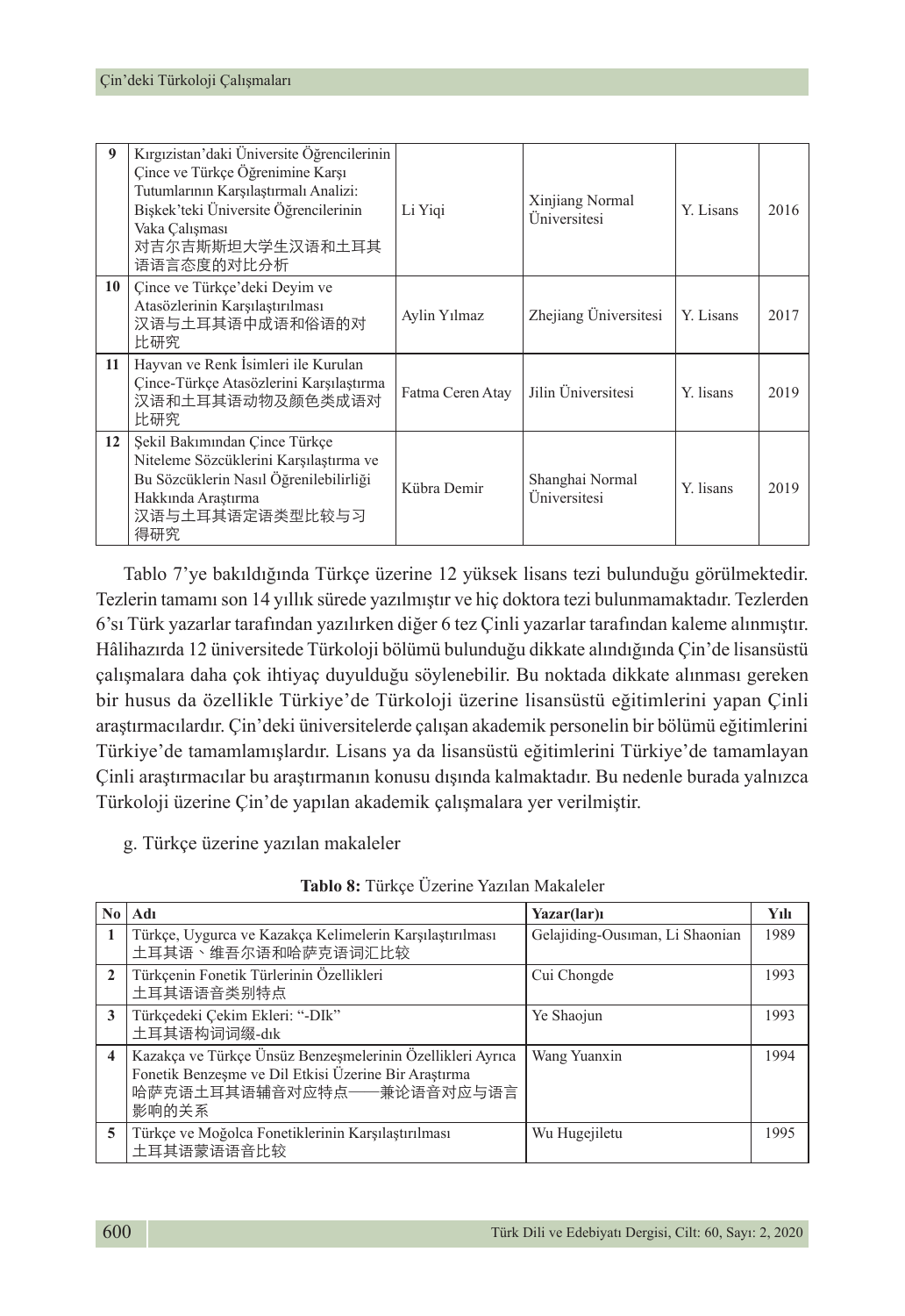| 6  | Kazakça ve Türkçe Yan Yana (anababa) Birleşik Kelimelerin<br>Morfolojik Düzen Özellikleri                                                                                          | Wang Yuanxin                        | 1996 |
|----|------------------------------------------------------------------------------------------------------------------------------------------------------------------------------------|-------------------------------------|------|
|    | 哈萨克语土耳其语并列复合词词素顺序的特点                                                                                                                                                               |                                     |      |
| 7  | Kazakça ve Türkçe İkilemelerin Oluşması ve Anlamı<br>哈萨克语土耳其语变音重叠的方式及其意义                                                                                                           | Wang Yuanxin                        | 1996 |
| 8  | Modern Türkçedeki Fiillerin Bütünleşik Açıklaması<br>现代土耳其语动词一体化描写                                                                                                                 | Tang Qingguo                        | 1997 |
| 9  | Kazakça ve Türkçedeki Bazı Kelimeler Arasındaki<br>Benzerlikler ve Farklılıklar<br>哈萨克语和土耳其语部分词的异同                                                                                 | Jieensi Ahemaiti                    | 1998 |
| 10 | Türk Dillerinde Sözcüksel Eğilimler: Modern Uygurca ve<br>Modern Türkçede "Baş" Kelimesi Örneği<br>突厥语族语言的词汇发展趋势——以现代维吾尔语和现代<br>土耳其语的baş一词为例                                       | Maitireyimu-Shayiti                 | 1999 |
| 11 | Basında Kullanılan Türkçe'nin Özellikleri ve Çevirme<br>Yöntemleri<br>新闻土耳其语特点及翻译策略                                                                                                | Ding Huijun                         | 2005 |
| 12 | Türkçe Birleşik ve Kültürlerarası Kelimelerin Çevirisi: Orhan<br>Pamuk'un Romanları Örneği<br>土耳其语复合词和文化词汇的翻译:以奥尔罕· 帕慕克<br>的小说为例                                                   | Huang Hui                           | 2006 |
| 13 | Türkçe Cümlelerde Zarfların Sıralama Kuralları ve Bilişsel<br>Özellikleri<br>土耳其语句子中副词的排序规则及其认知特点                                                                                  | Wang Yuanxin                        | 2006 |
| 14 | Türkçedeki Hal Eklerinin Çinceye Çevirisi Üzerine Bir<br>Araştırma: Hitit 1 Ders Kitabı Örneği<br>土耳其语格词缀的汉译研究:以《Hitit 1》为例                                                        | Zeng Lanya                          | 2006 |
| 15 | Türkçedeki Pekiştirme Sözcük Şekilleri<br>土耳其语词的强化形式                                                                                                                               | Peng Jun                            | 2007 |
| 16 | Türkçe Çince Cümle Yapılarını Karşılaştırma ve Çevirme<br>Yöntemleri<br>土耳其语汉语句子结构比较及翻译策略                                                                                          | Peng Jun, Ding Huijun               | 2010 |
| 17 | "Olmak" Yardımcı Fiilinin Birleşik Zamanlarındaki Zaman<br>Anlamları<br>助动词"olmak"复合时态的时间意义                                                                                        | Ding Huijun                         | 2011 |
| 18 | Türkçedeki Çoğul Eki "-ler" İle Çincedeki "men" Eklerinin<br>Karşılaştırılması<br>土耳其语复数词缀"-ler"与汉语"们"的比较                                                                          | Li Haiqing, Semine İmge<br>Azertürk | 2011 |
| 19 | Türkçedeki Hitap Sözleri ve Fonksiyonları<br>土耳其语呼语及其功能                                                                                                                            | Ding Huijun, Peng Jun               | 2012 |
| 20 | Salarca ve Türkçe'nin Telaffuz Karşılaştırması<br>撒拉语和土耳其语发音比较                                                                                                                     | Ma Wei                              | 2012 |
| 21 | Saf Türkçe Çizgilerini Aşmak: Orhan Pamuk'un Benim Adım<br>Kırmızı Romanının Türkçe ve İngilizce Tercümesinin Stilistik<br>Bir Analizi<br>越过纯土耳其语线:奥尔罕·帕慕克的小说《我的名字叫<br>红》英译本的修辞性分析 | Ji Yaokai                           | 2012 |
| 22 | Türkçe Çince Fonetik Sisteminin Karşılaştırmalı Bir Çalışması<br>土耳其语汉语语音系统对比研究                                                                                                    | Li Xia                              | 2012 |
| 23 | Türkçedeki İsim Morfolojisinin Otomatik Analizi İçin Sonlu<br>Durum Aktarım Ağı<br>土耳其语名词形态自动分析的有限状态转移网络                                                                           | Shen Zhixing                        | 2013 |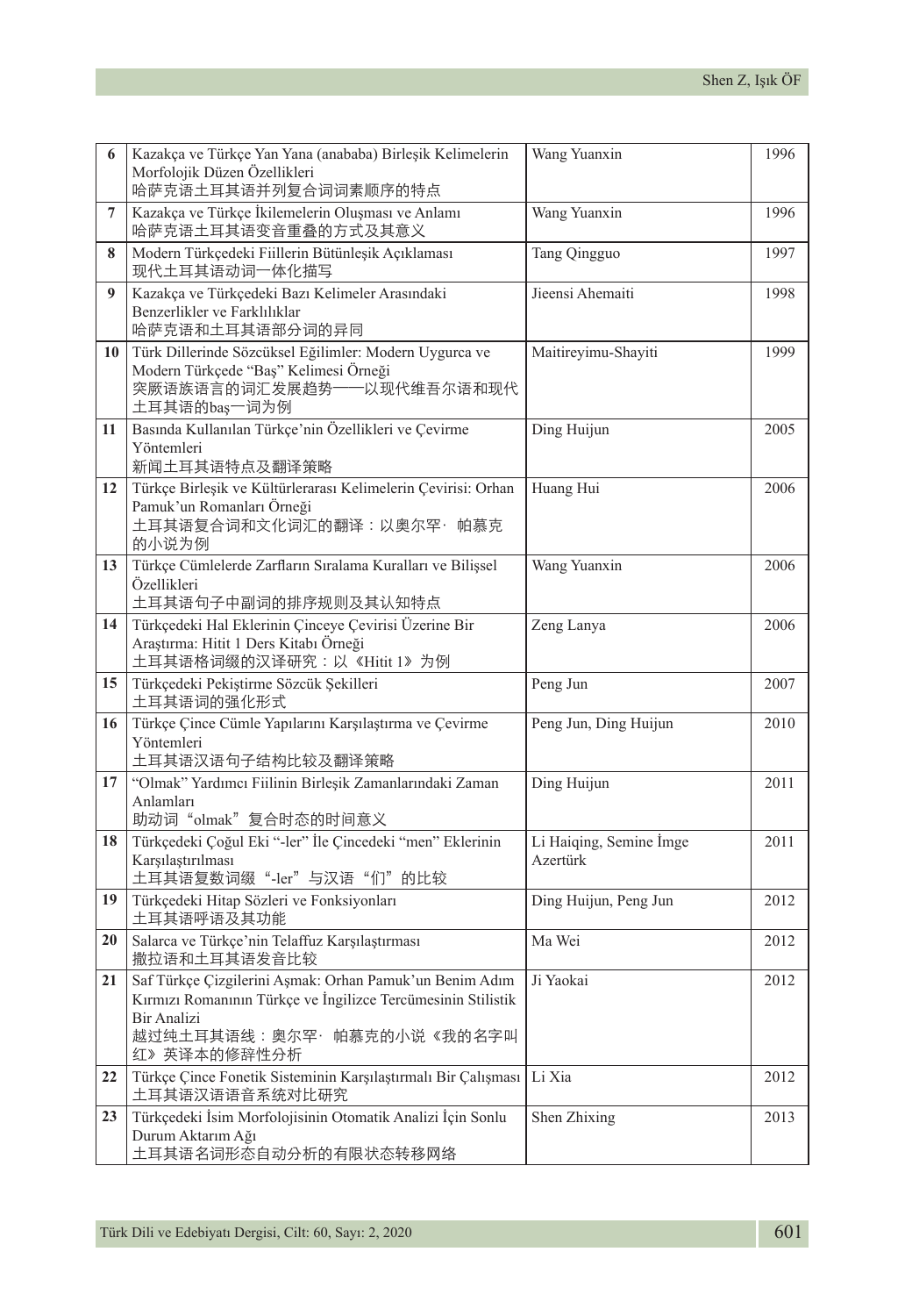| 24 | Türk İsimlerinin Kurallı Çevrilmesi<br>土耳其语名词的规则性翻译                                                                                              | Ding Huijun                                       | 2013 |
|----|--------------------------------------------------------------------------------------------------------------------------------------------------|---------------------------------------------------|------|
| 25 | Türkçede Emir Kipi Olmadan Emir Anlamı Veren İfadeler<br>土耳其语中非命令式的祈使表达                                                                          | Ding Huijun                                       | 2014 |
| 26 | Türkçedeki Ettirgen Yapının Çincedeki Karşılığı<br>土耳其语使动态的汉语对应                                                                                  | Wan Yanjie                                        | 2014 |
| 27 | Salarca ve Türkçe Kelimelerin Karşılaştırılması Üzerine Bir<br>Calışma<br>撒拉语和土耳其语词汇比较研究                                                         | Ma Wei                                            | 2014 |
| 28 | Sudan Lehçesindeki Avrupa Dilleri ve Türkçeden Geçen<br>Kelimeler<br>苏丹方言中的欧洲各语言及土耳其语借词                                                          | Wei Qirong                                        | 2014 |
| 29 | Pinokyonun Macerası İsimli Kitabın 2 Türkçe Çevirisinin<br>Çeviri Eleştirisi İle Eleştirel Okumanın Önemi<br>《皮诺丘历险记》两个土耳其语译本的翻译评述及批判性<br>阅读的重要性 | Liu Ying                                          | 2014 |
| 30 | Türkçe Elektronik Kaynakların Kullanımı<br>土耳其语电子文献的使用                                                                                           | Chen Qing                                         | 2014 |
| 31 | Türkiye Türkçesi Fiillerinin Nomilizasyonlarının Bilişsel<br><i>incelenmesi</i><br>土耳其语动词名词化的认知研究                                                | Ding Huijun                                       | 2015 |
| 32 | Şema Teorisinden Yola Çıkarak Kırmızı Sorgum Ailesi Türkçe<br>Baskılarındaki Kültürel Hatalar<br>从图式理论看红高粱家族土语译本中的文化误译                           | Peng Jun                                          | 2015 |
| 33 | Çincedeki Eklerle Türkçedeki Eklerin Gramer Özelliklerinin<br>Karsılastırılması<br>汉语词缀与土耳其语词缀语法特点比较                                             | Liu Jun, Semine İmge Azertürk                     | 2015 |
| 34 | Çincenin Yaygınlaşmasına Örnek Olarak Türkmenistan'daki<br>Türkiye Türkçesinin Yaygınlaşması<br>土库曼斯坦的土耳其语推广对汉语推广的启示                             | Li Jinhuan, Li Rui                                | 2015 |
| 35 | Çin Yemek İsimlerinin Türkçe Çevirisi<br>中国菜名的土耳其语翻译                                                                                             | Liu Wenjun                                        | 2015 |
| 36 | Türkçe ve Özbekçe Arasındaki Bağlantı ve Farklar Üzerine<br>Bir Araştırma<br>土耳其语和乌兹别克语之间的联系与差异研究                                                | Pang Hui                                          | 2015 |
| 37 | Çağdaş Uygurca ve Çağdaş Türkçedeki Ekler +l (X) Q, + l<br>$(X)$ k<br>现代维吾尔语和现代土耳其语中的词缀 " $l(X)Q, +l(X)k$ "                                      | Abdulmicet Celili                                 | 2015 |
| 38 | Türkçe Hece Segmentasyon Yöntemi Üzerine Bir Araştırma<br>土耳其语音节划分方法研究                                                                           | Abulimiti Hujieke, Aizierguli,<br>Yusupu Aibudula | 2016 |
| 39 | Türkçe Zaman Kavramsal Fiilleri Anlambilimsel Perspektiften<br>Görmek<br>从语义场视角看土耳其语时间概念类动词                                                      | Shen Zhixing, Li Yunpeng                          | 2016 |
|    | 40 Türkçe Latin Alfabesi ile Çince Pinyin'in Karşılaştırılması<br>土耳其语拉丁字母与汉语拼音比较                                                                | Li Haiqing                                        | 2017 |
| 41 | Kırgızistan'da Türkiye Türkçesinin Yaygınlaşması Üzerine Bir Chen Jiaojiao<br>Araştırma<br>土耳其语在吉尔吉斯斯坦的传播现状研究                                    |                                                   | 2017 |
| 42 | Türkçedeki Ad Aktarması ile Metaforların Etkileşmeleri<br>土耳其语中转喻和隐喻的相互影响                                                                        | Ding Huijun                                       | 2018 |
| 43 | 2017 Yılı Türk Edebiyatına Bir Genel Bakış<br>2017年土耳其文学概述                                                                                       | Ding Huijun, Peng Jun                             | 2018 |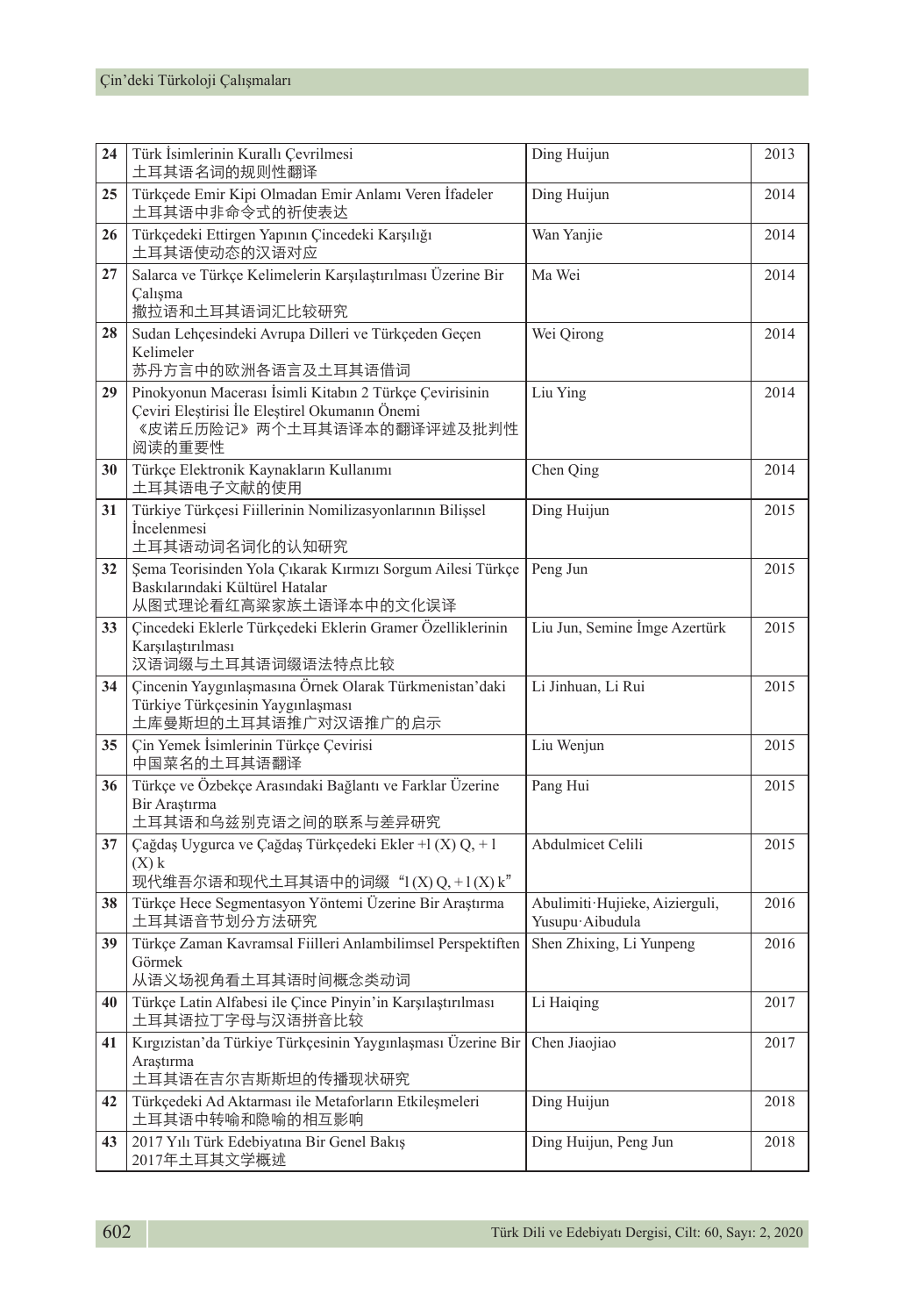| 44 | Türkçedeki Fiillerin İsme Dönüştüklerindeki Ad Aktarımı<br>土耳其语中动词变名词时的转喻                              | Ding Huijun           | 2018 |
|----|--------------------------------------------------------------------------------------------------------|-----------------------|------|
| 45 | Türkçede İngilizce Kelimelerin Dağılımının ve Kelime<br>Oluşumunun İncelenmesi<br>土耳其语中英语外来词的分布及构词特点浅析 | Gong Yingyuan         | 2018 |
| 46 | Modern Devletin İnsasında Türk Dili Reformu ve Tarihsel<br>Rolü<br>现代国家构建中土耳其语言革命及其历史作用                | Yu Fei                | 2018 |
| 47 | 2018 Yılı Türk Edebiyatına Genel Bir Bakış<br>2018年土耳其文学概述                                             | Ding Huijun, Peng Jun | 2019 |
| 48 | Çince ve Türkçedeki Ses Bilgisi ve Öğretim Stratejilerinin<br>Karşılaştırılması<br>汉语和土耳其语语音及教育战略对比    | Li Haiging            | 2019 |

1971 sonrası Çin'de Türkçe üzerine yazılan 48 makale tespit edilmiştir. Tablo 8'de bulunan makaleler incelendiğinde Türkçenin çok farklı boyutlarda ele alındığı görülmektedir. Araştırmaların konuları tematik olarak sınıflandırılacak olunursa 19 makalede Türkçenin bir başka dil ile karşılaştırıldığı görülecektir. Karşılaştırılan dil en fazla Çince olmuştur fakat onula birlikte Kazakça, Özbekçe, Salarca ve Uygurcanın da Türkçe ile farklı yönlerden karşılaştırıldığı görülecektir. Bu durum Çin'de bu dilleri konuşan yurttaşların bulunması ve Çin'in Kazakistan'a ve Moğolistan'a komşu olmasıyla açıklanabilir. Diğer çalışmalara bakıldığında Türkçenin dil bilgisini incelemeye yönelik 14, çeviri çalışmalarına yönelik 9, edebiyatla ilgili 2, Türkçenin diğer ülkelerde yaygınlaşmasına yönelik 2, Türk dil reformuna yönelik 1, Türkçe elektronik kaynakların kullanımına yönelik 1 makalenin bulunduğu görülmektedir. Bu veriler yazılan makalelerde karşılaştırmalı çalışmaların, dil bilgisi ve çeviri incelemelerinin ön plana çıktığını göstermektedir. Ancak Türkoloji çalışmalarının daha bütünsel olarak gelişmesi için edebiyat, metin tahlili, Türkçe öğretim yöntemleri gibi farklı konularda akademik çalışmaların çoğalmasına ihtiyaç vardır.

### **TARTIŞMA**

Dünyadaki Türkoloji çalışmalarını inceleyen kitaplara ve diğer araştırmalara bakıldığında farklı niteliklerde çalışmalar yapıldığı görülmektedir. Örneğin kimi çalışmalar o bölgedeki Türkologların yaşamlarına ve bilimsel çalışmalarına yönelik bir inceleme yaparken kimi araştırmalar da üniversitelerden hareketle Türkoloji çalışmalarını tasnif etmektedir. Bazı çalışmalarda da konu bağlamında Türkologların hayatları ele alınmıştır. Bu çerçevede öncelikli olarak konuyla ilgili öne çıkan kitaplara bakıldığında Eren (1998) tarafından yazılan Türklük Bilimi Sözlüğü kapsamlı bir eser olarak karşımıza çıkmaktadır. Sözlükte özellikle Avrupalı Türkologların yaşamları ve bilimsel çalışmaları bulunmaktadır. Kononov (2009) ise eserinde Rusya'daki Türk dillerinin araştırılması tarihini incelemiştir. Kırbaç (2012) editörlüğünde hazırlanan eserde ise Balkanlardaki Türkoloji çalışmalarının incelendiği görülmektedir. Eserde bu bölgedeki Türkologlar da tanıtılmıştır. Avrupa'daki Türkoloji çalışmaları üzerine kapsamlı olarak yazılmış daha yakın tarihli diğer bir kitap ise *Polonya'da Türkoloji'*dir (Emiroğlu, 2017). Bu kitapta Polonyalı Türkologların hayatları ve eserleri bulunmaktadır. Ayrıca bazı üniversitelerde Türkoloji üzerine yazılmış yüksek lisans, doktora ve doçentlik tezleri de yer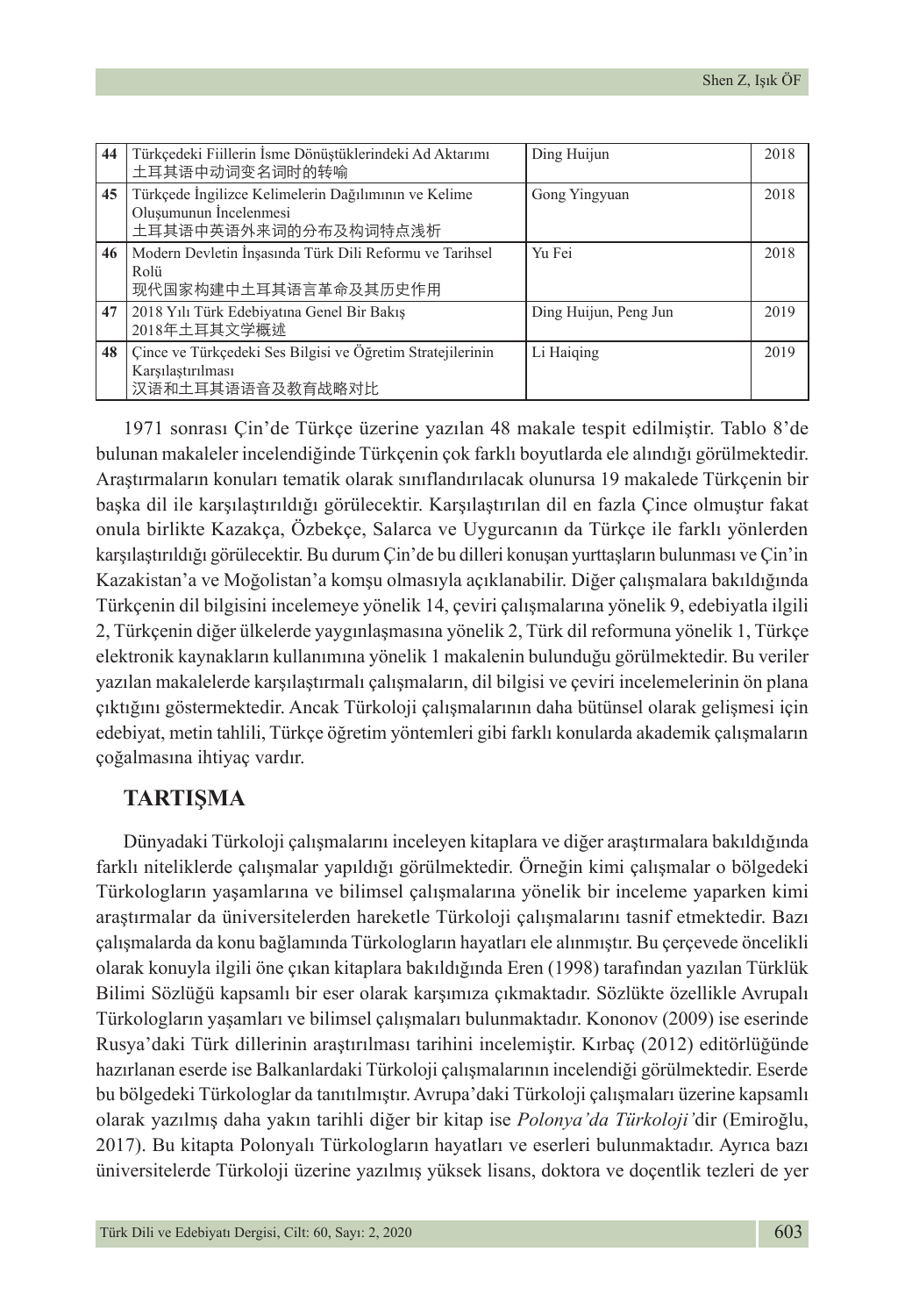alır. Buran (2018), daha genel çerçevede Türkçeye gönül veren 21 ayrı ülkeden 45 Türkolog'u tanıtmıştır. Yine Buran'a (2019) ait özellikle Orta Asya ülkelerinde cezalandırılan Türkologların yaşamlarını ele alan bir eser daha bulunmaktadır.

Çalışmamızın konusuyla örtüşen, Türkoloji çalışmalarını derleyen son yıllarda yayımlanmış makaleler incelendiğinde Afganistan, Almanya, Amerika Birleşik Devletleri, Bulgaristan, Finlandiya, Fransa, Gürcistan, Hırvatistan, İsveç, İtalya, Japonya, Kıbrıs, Kore, Macaristan, Mısır, Moğolistan, Polonya, Romanya, Rusya gibi ülkelerdeki Türkoloji çalışmaları üzerine çalışıldığı görülmektedir (Albayrak, F., Batchuluun, A. 2019; Attar, A., Sıbgatullina, E., Altınkaynak, E., Sarıkaya, Y. 2012; Çolak, M. 2019; Eltazarov, J. 2015; Erdem, C. 2018; Gül, B. 2006; Gülensoy, T. 2010; İslamoğlu, A. 2010; Kalafat, Ş. 2019; Karakartal, O. 1996; Lee, N., Kim, D. 2016; Musa, B. 2012; Fevzi, F., Cankurt, H. 2013; Ustabulut, M. Y., Kara, K. 2016; Üstünyer, İ. 2013; Yançev, M. 2005). Bu dönemdeki bazı eserler de alana katkı sağlayan isimler üzerinedir (Akar, M. 2019; Berbercan, M. T. 2017; Csató, É., Johanson, L., Zal, Ü. 2014; Çolak, M. 2019b; Duranlı, M. 2018; Emiroğlu, Ö. 2012; Temir, A. 1991; Yusupov, F. 2017). Genel anlamda yurt dışında yürütülen Türkoloji çalışmalarını derleyen çalışmaların, o ülkede Türklük bilimi üzerine meydana gelmiş her türlü çalışmayı ve çalışmaları yürüten önemli Türkologları incelediği görülmektedir. Bu bağlamda bu çalışmada da Çin'deki üniversitelerde yürütülen Türkçe öğretim çalışmalarının durumu, Türkçeden Çinceye çevrilmiş edebi eserler, Türkçe öğretimi üzerine yazılmış öğretim setleri ve Çin'de yazılmış makale, yüksek lisans ve doktora tezleri incelenmiştir. Bu kapsamda Çin'de Türkoloji çalışmaları kapsamlı bir şekilde ele alınmaya çalışılmıştır. Fakat bu çalışma tek başına Çin'deki Türkoloji çalışmalarını betimlemek için yeterli olmayacaktır. Öyle ki Çin'deki Türkoloji çalışmalarını gün yüzüne çıkartmak için gerek tarihi ve dönemsel olarak gerekse Çinli Türkologlar perspektifinden çok daha kapsamlı çalışmalar gerekmektedir.

## **SONUÇ VE ÖNERİLER**

Çin Halk Cumhuriyeti'nde akademik anlamda Türkoloji çalışmalarının 1985 yılında Pekin Uluslararası Çalışmalar Üniversitesi'nde açılan Türkçe bölümü ile başladığı görülmektedir. Geçen 35 yılda Çin'de bulunan Türkoloji bölümü sayısı 12'ye ulaşmıştır. Burada dikkat çeken nokta açılan bölümlerin iki ülke arasındaki diplomatik ve ekonomik ilişkilerdeki gelişmelere paralel olarak değişmesidir. Türkoloji bölümleri yıl aralıklarına göre incelenecek olursa 1985-2000 yıllarında yalnızca 1 bölümün, 2000-2010 yıllarında 2 bölümün, 2010-2019 yıllarında 12 bölümün faaliyet gösterdiği görülecektir. Bölümlerin birçoğunun yakın tarihte açılmış olması Çin'de Türkçeye ve Türkiye'ye karşı bir ilginin olduğunu göstermekle birlikte bölümlerin çoğunun akademik anlamda bir olgunluğa ulaşmadığını da göstermektedir. Çin'de bulunan Türkoloji bölümlerinin Türkiye'deki eşdeğer bölüm ya da ilgili kurumlarla yapacağı iş birlikleri bölümlerin akademik anlamda olgunlaşmasına katkı sağlayacağı gibi akademisyen ve öğrencilerin Türkiye ile bağını da güçlendirecektir.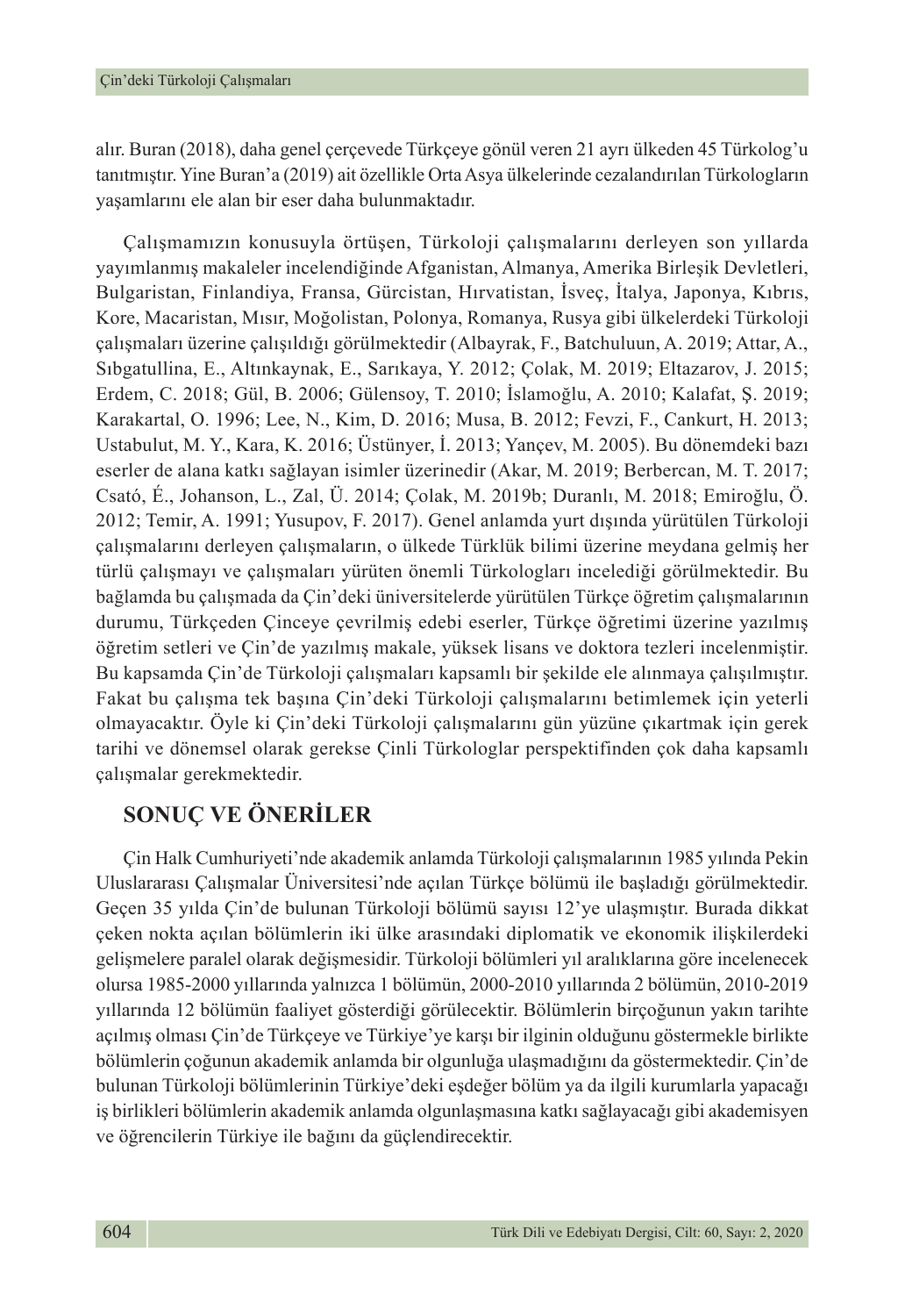Türkoloji bölümlerinin akademik anlamda ihtiyaçlarından biri de yetişmiş akademik personeldir. Sadece 1 üniversitede profesör ve 2 üniversitede 3 doçent unvanına sahip akademik personel bulunmaktadır. Çin genelinde bulunan 37 akademik personelin 33'ü öğretim görevlisi ya da asistan unvanıyla görev yapmaktadır. Bölümlerde bulunan asistan ve öğretim görevlilerinin akademik çalışmalara teşvik edilmesi ile bölümlerin akademik yönleri güçlendirilecektir. Bu bağlamda Türkiye'deki üniversite ve kurumlarla yapılacak akademik personel değişim programlarının uygulanması bu alana katkı sağlayabilir.

1985 yılından bu yana Türkoloji bölümlerinden 316'dan fazla öğrencinin mezun olduğu, aktif olarak 255 öğrencinin öğrenimine devam ettiği tespit edilmiştir. Önümüzdeki yıllarda Türkoloji bölümlerinde öğrenim gören ve bu bölümlerden mezun olan öğrenci sayısında ciddi artış yaşanacağı görülmektedir. Sayılarının artması öngörülen öğrencilerin Türkiye'yi doğru tanıyabilmeleri ve Türkoloji alanına katkı sağlayabilmeleri amacıyla Türkiye'deki ilgili bakanlık ve üniversiteler tarafından bu bölümlere yönelik projeler hayata geçirilebilir.

1971 yılından bu yana yalnızca 25 Türkçe eserin Çinceye çevrildiği, bu eserlerden de 13'ünün tek bir yazara ait olduğu görülmektedir. Bu durum Türkiye'ye ait yazılı kaynakların Çin'de tanınmadığını ya da ilgi görmediğini göstermektedir. Türk Edebiyatına yönelik çeviri ve tanıtım çalışmalarının Türkiye tarafından desteklenmesi iki ülke arasındaki kültürel ilişkilerin geliştirilmesine katkı sağlayacaktır.

Türkoloji bölümlerindeki akademik eksikliğin bir diğer göstergesi de Türkoloji bölümlerinde kullanılan Türkçe öğretim kaynaklarının yeterli olmaması hatta bazı beceri alanlarına yönelik kaynakların bulunmamasıdır. Aynı şekilde Türkoloji bölümü öğrencilerinin alan eğitiminde yararlanacağı Çince yazılmış Türk tarihi, edebiyatı, kültürü, sanatı, toplum hayatı ve Osmanlı Türkçesi gibi kaynakların da eksik olmasıdır. Bu alanda çalışan uzmanların bireysel çabaları ile kaynaklar hazırlanmaktadır ancak Türkiye'den ilgili kurum ve üniversitelerin belirlenecek ihtiyaçlar doğrultusunda sağlayacağı destekler ile bu alandaki kaynak sıkıntısı kısa zamanda çözüme kavuşturulabilir.

Akademik göstergelerden biri de hiç şüphe yok ki yazılan makale, yüksek lisans ve doktora tez çalışmalarıdır. Bu anlamda 1971 yılından bu yana Çin'de Türkçe üzerine yazılan makale sayısı 48'dir. Yazılan makalelerin konu dağılımı ise alanı kapsayıcı nitelikte değildir. Yine yazılan yüksek lisans ve doktora tez çalışmalarının bölüm sayısına oranla düşük bir seviyede kaldığı görülmektedir.

Sonuç olarak Türkiye ve Çin arasında yakın geçmişe dayanan ilişkiler hızla gelişmektedir. İlişkilerin hızlı gelişimi nicelik bakımından bazı rakamların hızla artmasını sağlamaktadır ancak niteliksel gelişmelerin sayısal değişimi yakalayamadığı görülmektedir. Bu nedenle Türkiye ve Çin arasında Türkoloji anlamında üniversiteler arası, akademisyenler arası ilişkilerin geliştirilmesi bu alanda ihtiyaç duyulan niteliksel gelişmelere katkı sağlayacaktır. Yine aynı şekilde Yunus Emre Enstitüsü (YEE), Yurt Dışı Türkler ve Akraba Topluluklar Başkanlığı (YTB), Türk İşbirliği ve Koordinasyon Ajansı Başkanlığı (TİKA) gibi ilgili Türk devlet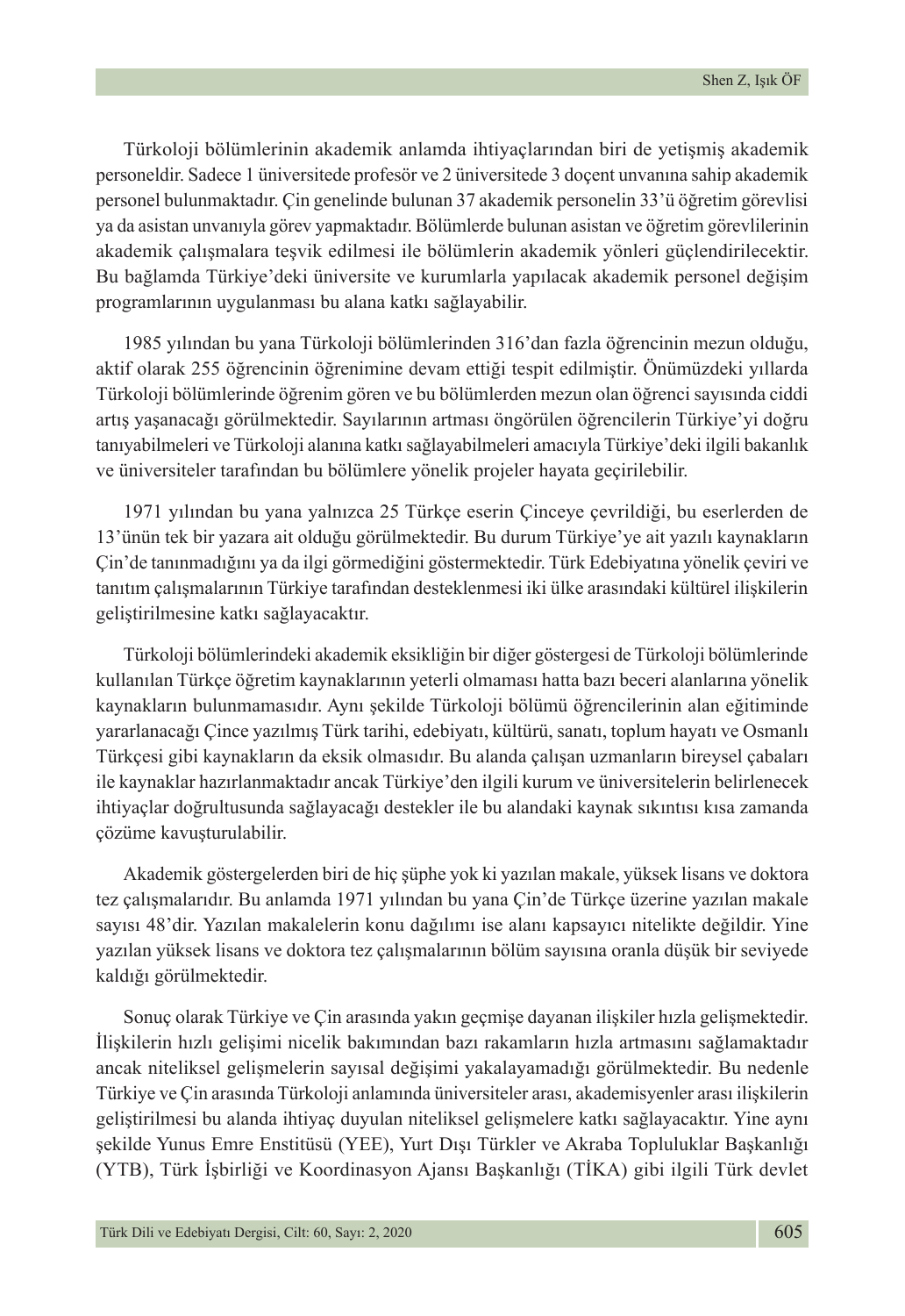kurumları tarafından verilen destekler ve hayata geçirilecek projeler ile Çin'deki Türkoloji çalışmalarına nitel katkılar sağlanacaktır. Türkiye tarafından Çin'deki Türkoloji çalışmalarının desteklenmesinin iki ülke arasındaki ilişkileri geliştirmeye katkı sağlayacağı gibi Çin tarafından hayata geçirilmek istenen "Bir Yol Bir Kuşak" projesine de dolaylı yönden katkı sağlayacak olması da göz önünde bulundurulmalıdır.

**Hakem Değerlendirmesi:** Dış bağımsız. **Çıkar Çatışması:** Yazarlar çıkar çatışması bildirmemiştir. **Finansal Destek:** Yazarlar bu çalışma için finansal destek almadığını beyan etmiştir.

**Peer-review:** Externally peer-reviewed. **Conflict of Interest:** The authors have no conflict of interest to declare.

**Grant Support:** The authors declared that this study has received no financial support.

### **KAYNAKÇA/REFERENCES**

- Akar, M. (2019). Türklük bilimine emek verenler-1 prof. Bill Hickman ve the story of Joseph'i. *Aydın Türklük Bilgisi, 5*(2), 149-154.
- Albayrak, F. ve Batchuluun, A. (2019). Moğolistan'da Türkiye Türkçesi- Moğolca üzerine yapılan çalışmalar ve Türkçe öğretimi. *Asya Araştırmaları Uluslararası Sosyal Bilimler Dergisi, 3*(1), 131-156.
- Ankara Üniversitesi, (2017). Sinoloji anabilim dalı. http://www.dtcf.ankara.edu.tr/dogu-dilleri-veedebiyatlari-bolumu/sinoloji-anabilim-dali/ 11.12.2019 tarihinde erişilmiştir.
- Attar, A., Sıbgatullina, E., Altınkaynak, E. ve Sarıkaya, Y. (2012). Türk Filolojisi ile ilgili Rusya bilimler akademisindeki tezler üzerine bir katalog çalışması (geçmişten günümüze Rusya'da Karadeniz ve Türkoloji ile ilgili tezler bibliyografyası ve bunların özetlerinin Türkiye Türkçesine çevrilmesi projesi). *Karadeniz Uluslararası Bilimsel Dergi, 1*(15), 33-89.
- Berbercan, M. T. (2017). İsveç Türkolojisinden iki bilgin: Gustaf Raquette ve Gunnar Jarring. *Uluslararası Uygur Araştırmaları Dergisi,* (10), 42-54.
- BİK. (2019). Uzakdoğulu turistin Türkiye'ye ilgisi artıyor. *BİK.* [https://www.bik.gov.tr/uzak-dogulu](https://www.bik.gov.tr/uzak-dogulu-turistin-turkiyeye-ilgisi-artiyor/)[turistin-turkiyeye-ilgisi-artiyor/](https://www.bik.gov.tr/uzak-dogulu-turistin-turkiyeye-ilgisi-artiyor/) 15.11.2019 tarihinde erişilmiştir.
- Buran, A. (Ed.) (2018). *Türk diline gönül verenler yabancı Türkologlar*. Ankara: Akçağ.
- Buran, A. (2019). *Kurşunlanan Türkoloji.* Ankara: Akçağ Yayınları.
- Csató, É., Johanson, L. ve Zal, Ü. (2014). Profesör Walter Björkman'ın mirası. *Türkbilig*, (27), 137-154.
- Çolak, M. (2019). Macar arşiv belgelerinin ışığında I. dünya savaşı sırasında Avusturya-Macaristan topraklarında bulunan Tatar esir kamplarında yaşam, Türkoloji çalışmaları ve Ignác Kúnos (1915- 1918). *Türk Dili Araştırmaları Yıllığı - Belleten,* (67), 231-256.
- Çolak, M. (2019). Macar Türkolog Vámbéry'nin Türkistan seyahatinde "büyük oyun" un izleri orijinal fotoğraflarla birlikte. *Selçuk Üniversitesi Türkiyat Araştırmaları Dergisi,* (45), 13-27.
- Dirican, S. ve Özdemir, Ö. (2019). Türkiye'de Çin hakkında yapılan akademik çalışmaların incelenmesi. *Doğu Asya Araştırmaları Dergisi, 2*(2), 110-138.
- Duranlı, M. (2018). Osıp Senkovskıy'ın Rus Türkolojisinin gelişimine katkısı. *Türk Dünyası Dil ve Edebiyat Dergisi,* (45), 77-91.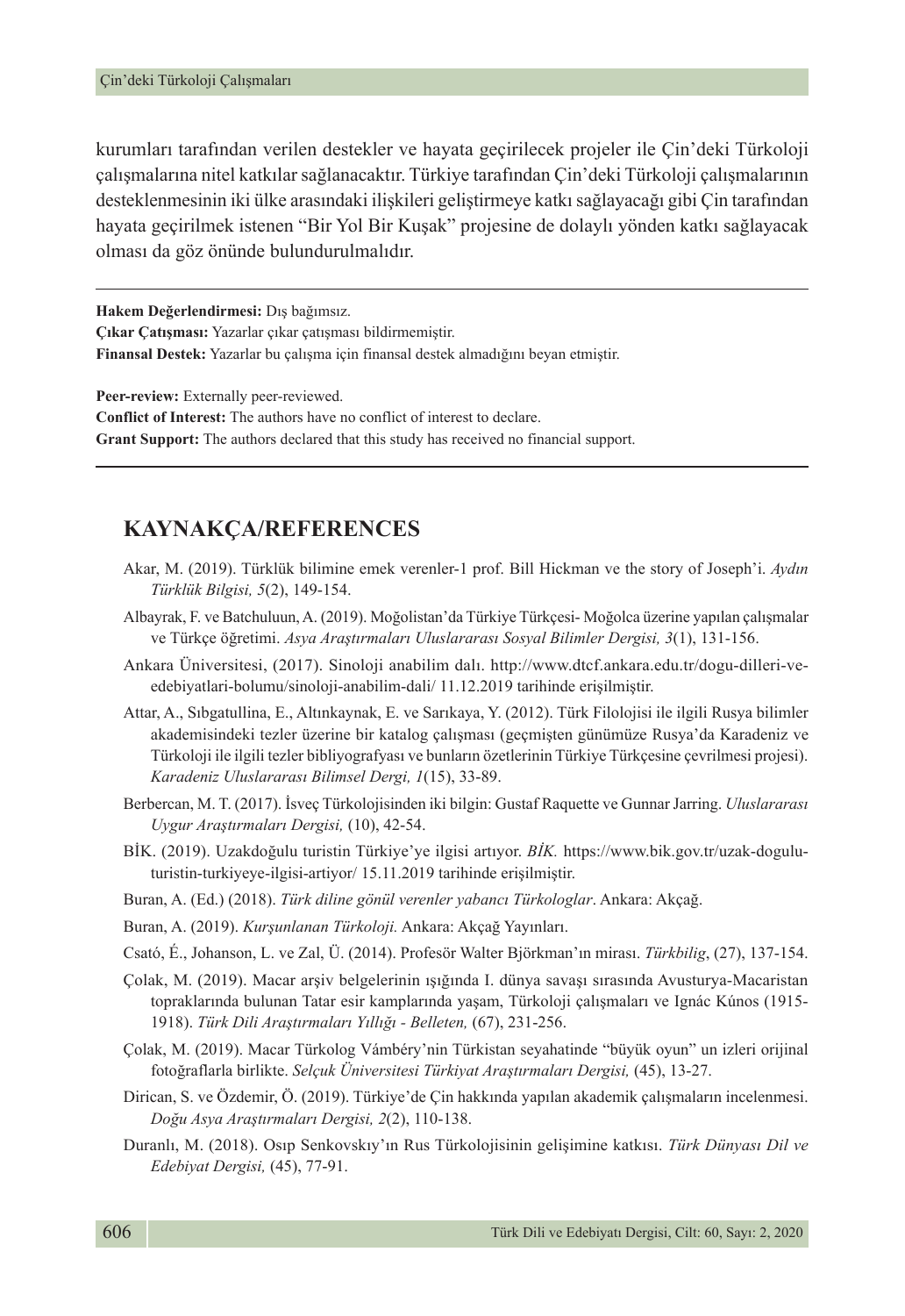Duran, A. E. (2019). Ticarette Çin Rüzgarı. *Ekonomist,* sayı: 2019/50, 18-25.

- Eltazarov, J. (2015). Japonya'da Türkçenin araştırılması ve öğretimi meseleleri. *Akademik Tarih ve Düşünce Dergisi, 2,* 65-79.
- Emiroğlu, Ö. (2012). Polonyalı Türkolog Malgorzata Labecka-Koecherowa (1917-2011). *Türk Dünyası Dil ve Edebiyat Dergisi*, (33).
- Emiroğlu, Ö. (2017). *Polonya'da Türkoloji.* Ankara: Türk Dil Kurumu Yayınları.
- Erdem, C. (2018). Hırvatistan örneğinde balkan coğrafyasına ait bir Türk dili ve edebiyatı öğretimi kaynakçası. *Türkbilig,* (35), 191-198.
- Eren, H. (1998). *Türklük bilimi sözlüğü I. yabancı Türkologlar*. Ankara: Türk Dil Kurumu Yayınları.
- Ergin, M. (2011). *Orhun Abideleri* (45.bs). İstanbul: Boğaziçi Yayınları.
- Fevzi, F. ve Cankurt, H. (2013). Afganistan'da Türkoloji ve Türkçe çalışmaları hakkında bir araştırma. *Celal Bayar Üniversitesi Sosyal Bilimler Dergisi, 11*(2), 493-503.
- Gül, B. (2006). Almanya'da Türkoloji çalışmaları. *Türkbilig,* (11), 56-117.
- Gülensoy, T. (2010). Kıbrıs'ta Türkoloji çalışmaları ve Mustafa Gökçeoğlu. *Motif Akademi Halkbilimi Dergisi, 3*(5), 214-216.
- İnan, A. (2017). *Türkoloji ders notları.* Ankara: Altınordu Yayınları.
- İnayet, A. (2006). Doğrudan ve dolaylı olarak Çinceye geçen Türkçe kelimeler üzerine. *Türk Dünyası İncelemeleri Dergisi*, *6*(1), 81-99.
- İslamoğlu, A. (2010). Mısır üniversitelerinde Türkoloji çalışmaları. *Hitit Üniversitesi İlahiyat Fakültesi Dergisi, 9*(18), 143-171.
- Kalafat, Ş. (2019). "Treasury" of a French Turcologist: Jean Deny's unpublished Turkish dictionary. *Türkbilig,* (37), 71-89.
- Karaağaç, G. (2015). *Türkçenin alıntılar sözlüğü.* Ankara: Akçağ Yayınları.
- Karakartal, O. (1996). Başlangıcından günümüze genel bir bakışla İtalya'da Türkoloji çalışmaları. *Türk Dili Araştırmaları Yıllığı-Belleten, 42,* 253-298.
- Kırbaç, S.(Ed.). (2012). *Balkan Türkoloji tarihçesi ve Balkan Türkologları.* Ankara: T.C. Kültür ve Turizm Bakanlığı.
- Kononov, A. N. (2009). *Rusya'da Türk dillerinin araştırılması tarihi.* (K. V. Nerimanoğlu, Çev.). Ankara: Türk Dil Kurumu.
- Lee, N. ve Kim, D. (2016). Trends in Turkish studies in Korea. *Bilig,* (77), 271-293.
- Linghu, D. (2011). *Zhou Shu.* Shanghai: Zhonghuo Shuju.
- Ministry of Education The People's Republic of China. (2020). Statistical report on international students in China for 2018. http://en.moe.gov.cn/news/press\_releases/201904/t20190418\_378586.html 27.06.2020 tarihinde erişilmiştir.
- Musa, B. (2012). Finlandiya Türkologları ve Finlandiya'da Türkoloji çalışmaları bibliyografyası. *Türklük Bilimi Araştırmaları,* (32), 221-245.
- Sarıtaş, E. (2010). Türkiye'de akademik Çince çeviriler ve sorunlar. *Şarkiyat Mecmuası,* (17) 85-106.

TDK, (2005)*. Büyük Türkçe sözlük.* Ankara: TDK Yayınları.

Temir, A. (1991). *Türkoloji Tarihinde Wilhelm Radloff Devri.* Ankara: TDK Yayınları

Türkiye Cumhuriyeti Dışişleri Bakanlığı. (2020). Çin Halk Cumhuriyeti. [http://www.mfa.gov.tr/sub.](http://www.mfa.gov.tr/sub.tr.mfa?7f3de9f9-4045-4e42-a8d8-6dc8c4089450) [tr.mfa?7f3de9f9-4045-4e42-a8d8-6dc8c4089450.](http://www.mfa.gov.tr/sub.tr.mfa?7f3de9f9-4045-4e42-a8d8-6dc8c4089450) 13.04.2020 tarihinde erişilmiştir.